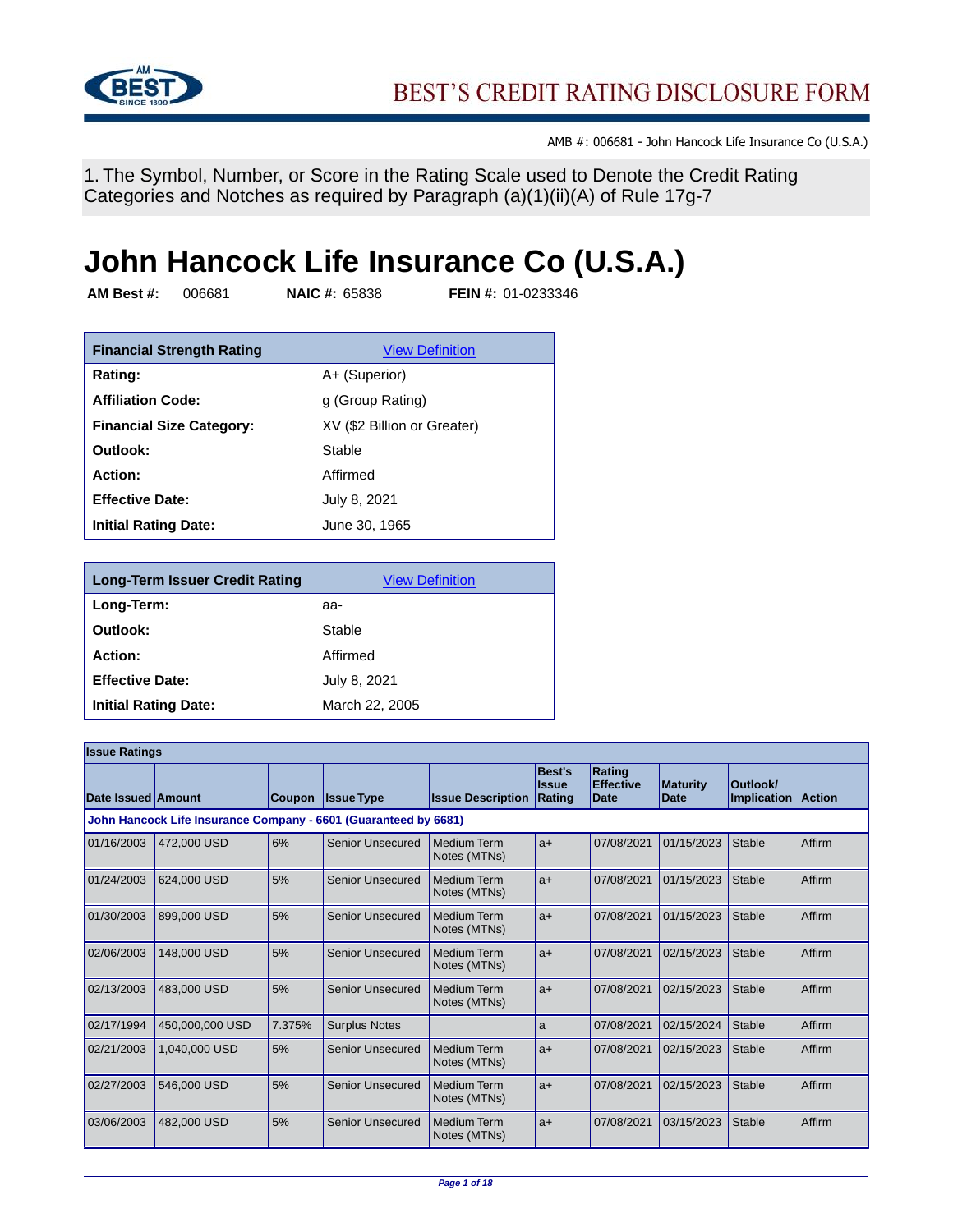

| <b>Issue Ratings</b> |                |        |                         |                                    |                                  |                                           |                                |                         |               |
|----------------------|----------------|--------|-------------------------|------------------------------------|----------------------------------|-------------------------------------------|--------------------------------|-------------------------|---------------|
| Date Issued Amount   |                | Coupon | <b>Issue Type</b>       | <b>Issue Description</b>           | Best's<br><b>Issue</b><br>Rating | Rating<br><b>Effective</b><br><b>Date</b> | <b>Maturity</b><br><b>Date</b> | Outlook/<br>Implication | <b>Action</b> |
| 03/13/2003           | 440,000 USD    | 5%     | <b>Senior Unsecured</b> | Medium Term<br>Notes (MTNs)        | $a+$                             | 07/08/2021                                | 03/15/2023                     | Stable                  | Affirm        |
| 03/15/2007           | 380,000 USD    | 5.2%   | <b>Senior Unsecured</b> | Medium Term<br>Notes (MTNs)        | $a+$                             | 07/08/2021                                | 03/15/2032                     | <b>Stable</b>           | Affirm        |
| 03/20/2003           | 97,000 USD     | 5%     | <b>Senior Unsecured</b> | Medium Term<br>Notes (MTNs)        | $a+$                             | 07/08/2021                                | 03/15/2023                     | <b>Stable</b>           | Affirm        |
| 03/22/2007           | 178,000 USD    | 5.2%   | <b>Senior Unsecured</b> | Medium Term<br>Notes (MTNs)        | $a+$                             | 07/08/2021                                | 03/15/2032                     | <b>Stable</b>           | Affirm        |
| 03/27/2003           | 455,000 USD    | 5%     | <b>Senior Unsecured</b> | <b>Medium Term</b><br>Notes (MTNs) | $a+$                             | 07/08/2021                                | 03/15/2023                     | <b>Stable</b>           | Affirm        |
| 03/29/2007           | 346,000 USD    | 5.3%   | <b>Senior Unsecured</b> | Medium Term<br>Notes (MTNs)        | $a+$                             | 07/08/2021                                | 03/15/2032                     | <b>Stable</b>           | Affirm        |
| 04/03/2003           | 546,000 USD    | 5%     | <b>Senior Unsecured</b> | <b>Medium Term</b><br>Notes (MTNs) | $a+$                             | 07/08/2021                                | 04/15/2023                     | <b>Stable</b>           | Affirm        |
| 04/10/2003           | 109,000 USD    | 5%     | <b>Senior Unsecured</b> | <b>Medium Term</b><br>Notes (MTNs) | $a+$                             | 07/08/2021                                | 04/15/2023                     | <b>Stable</b>           | Affirm        |
| 04/17/2003           | 491,000 USD    | 5%     | <b>Senior Unsecured</b> | <b>Medium Term</b><br>Notes (MTNs) | $a+$                             | 07/08/2021                                | 04/15/2023                     | <b>Stable</b>           | Affirm        |
| 04/24/2003           | 236,000 USD    | 5%     | <b>Senior Unsecured</b> | <b>Medium Term</b><br>Notes (MTNs) | $a+$                             | 07/08/2021                                | 04/15/2023                     | <b>Stable</b>           | Affirm        |
| 05/01/2003           | 475,000 USD    | 5%     | <b>Senior Unsecured</b> | Medium Term<br>Notes (MTNs)        | $a+$                             | 07/08/2021                                | 05/15/2023                     | <b>Stable</b>           | Affirm        |
| 05/08/2003           | 111,000 USD    | 5%     | <b>Senior Unsecured</b> | Medium Term<br>Notes (MTNs)        | $a+$                             | 07/08/2021                                | 05/15/2023                     | <b>Stable</b>           | Affirm        |
| 05/15/2003           | 262,000 USD    | 5%     | <b>Senior Unsecured</b> | <b>Medium Term</b><br>Notes (MTNs) | $a+$                             | 07/08/2021                                | 05/15/2023                     | <b>Stable</b>           | Affirm        |
| 06/01/2007           | N/A            | 5.4%   | <b>Senior Unsecured</b> | Medium Term<br>Notes (MTNs)        | $a+$                             | 07/08/2021                                | 06/15/2022                     | <b>Stable</b>           | Affirm        |
| 06/05/2003           | 14,500,000 USD | 5%     | <b>Senior Unsecured</b> | <b>Medium Term</b><br>Notes (MTNs) | $a+$                             | 07/08/2021                                | 06/15/2028                     | <b>Stable</b>           | Affirm        |
| 06/12/2003           | 19,993,000 USD | 5%     | <b>Senior Unsecured</b> | <b>Medium Term</b><br>Notes (MTNs) | $a+$                             | 07/08/2021                                | 06/15/2028                     | <b>Stable</b>           | Affirm        |

**( i )** Denotes Indicative Rating

**u** Denotes Under Review Rating

pca<br>security, or a proposed transaction or financing structure primarily based on business plans, term sheets, and MM Best's expectations relative to the<br>security, or a proposed transaction or financing structure primarily

## **See Appendix A for additional debt ratings**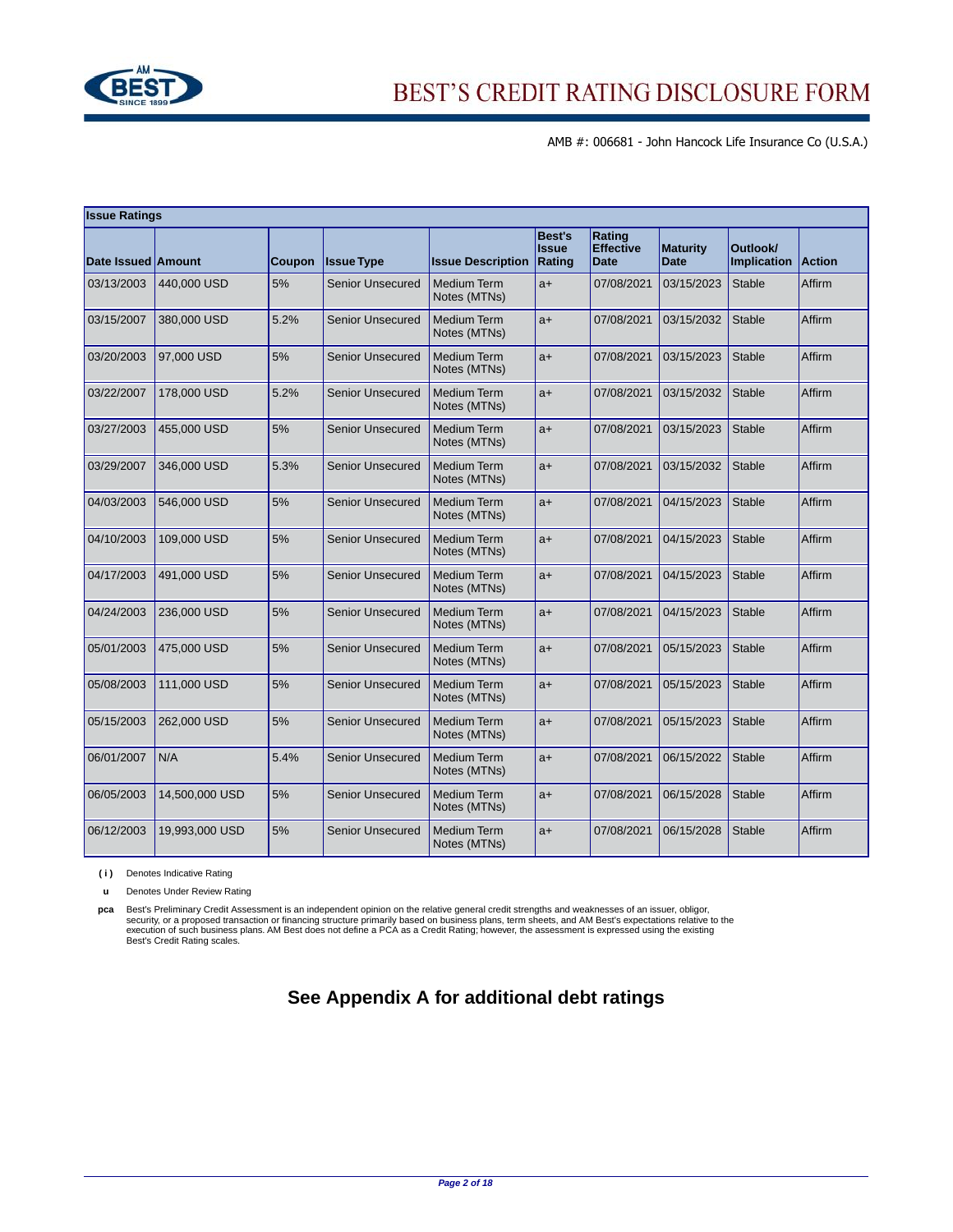

| <b>Best's Credit Rating Analyst</b> |                                 |
|-------------------------------------|---------------------------------|
| <b>Rating Issued by:</b>            | A.M. Best Rating Services, Inc. |
|                                     | Ambest Road, Oldwick, NJ 08858  |
|                                     | <b>United States</b>            |
|                                     | +1 908 439 2200                 |
| <b>Senior Financial Analyst:</b>    | Shauna Nelson                   |
|                                     | +1 908 439 2200 Ext. 5000       |
| <b>Associate Director:</b>          | Michael Adams                   |

2. The Version of the Procedure or Methodology used to Determine the Credit Rating as required by Paragraph (a)(1)(ii)(B) of Rule 17g-7

| <b>Rating Methodology and Criteria Report:</b>                                                                        | <b>Version</b> |  |  |  |
|-----------------------------------------------------------------------------------------------------------------------|----------------|--|--|--|
| The following Methodologies and Criteria Procedures were used at the time of and the basis for the proposed<br>rating |                |  |  |  |
| A.M. Best's Stress Liquidity Ratio for U.S. Life Insurers                                                             | 10/13/2017     |  |  |  |
| <b>Best's Credit Rating Methodology</b>                                                                               | 11/13/2020     |  |  |  |
| <b>Available Capital &amp; Holding Company Analysis</b>                                                               | 10/13/2017     |  |  |  |
| <b>Evaluating U.S. Surplus Notes</b>                                                                                  | 10/13/2017     |  |  |  |
| <b>Rating Funding Agreement-Backed Securities</b>                                                                     | 10/13/2017     |  |  |  |
| <b>Scoring and Assessing Innovation</b>                                                                               | 03/05/2020     |  |  |  |
| Understanding BCAR for U.S. and Canadian Life/Health Insurers                                                         | 06/10/2021     |  |  |  |

3. The Main Assumptions and Principles used to Construct the Procedures and Methodology used to Determine the Credit Rating as required by Paragraph (a)(1)(ii)(C) of Rule 17g-7

## **Assumptions**

Based on historical experience and AM Best's transition studies, ratings typically move no more than one or two notches when Rating Actions occur. However, certain factors could cause larger scale movement in the ratings. AM Best identifies the following primary factors as having the potential to significantly affect ratings:

- Data accuracy and reliability
- Interest rates
- Investment impairments
- Liquidity
- Equity markets
- Catastrophe model risk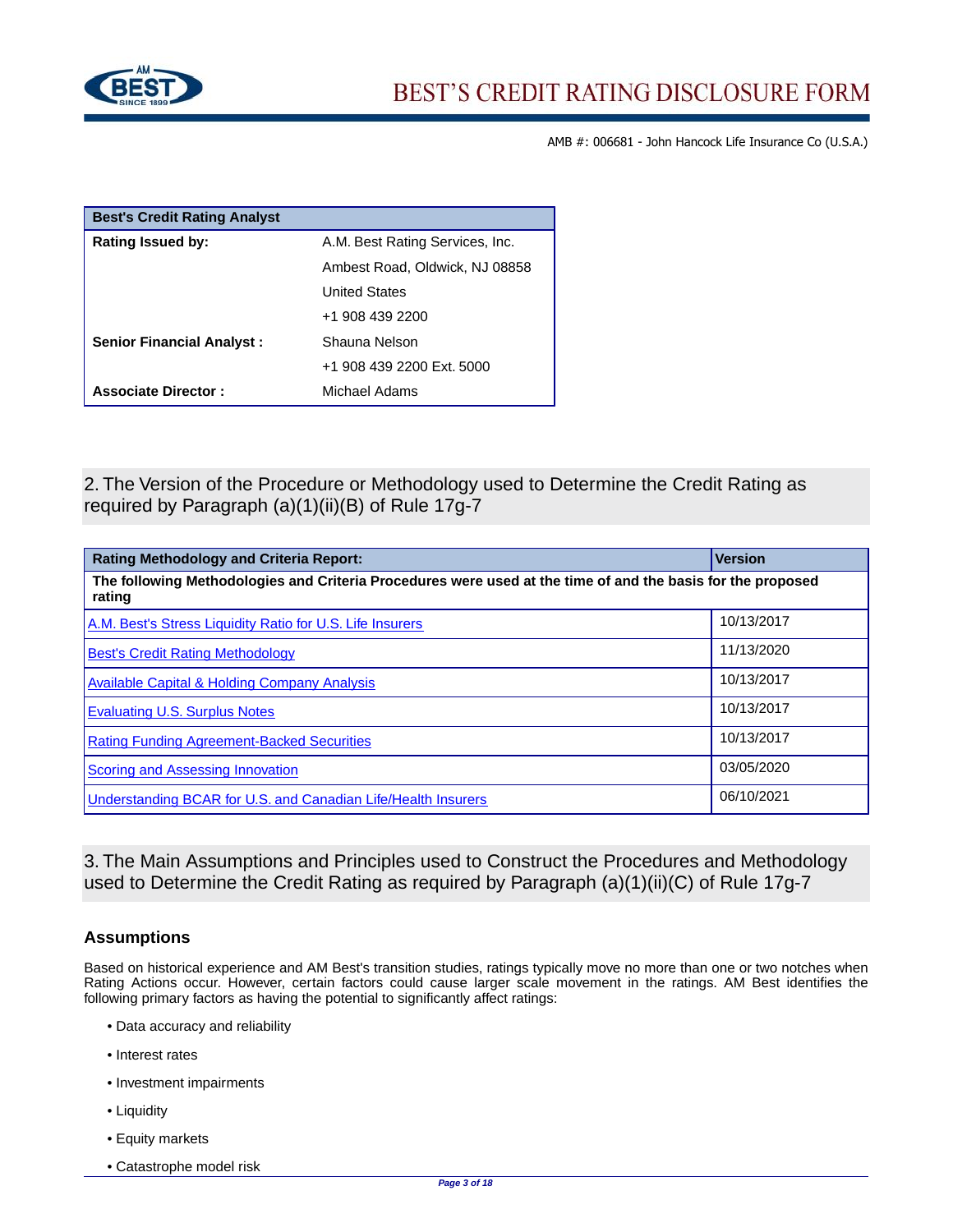

- Reinsurance market capacity and credit risk
- Mortality risk
- Morbidity risk
- Holding company/affiliates
- Country risk
- Regulatory risk

#### **Elements of Country Risk**

AM Best defines country risk as the risk that country-specific factors could adversely affect an insurer's ability to meet its financial obligations. Country risk is evaluated and incorporated into all of AM Best's credit ratings. As part of evaluating country risk, AM Best identifies the various risks within a country that may directly or indirectly affect an insurance company.

AM Best separates these risks into three main categories: economic risk, political risk and financial system risk. Given AM Best's particular focus on the insurance industry, financial system risk is further divided into two sections: insurance risk and non-insurance financial system risk.

Economic risk is the likelihood that fundamental weaknesses in a country's economy will cause adverse developments for an insurer. AM Best's determination of economic risk evaluates the state of the domestic economy, government finances, and international transactions, as well as prospects for growth and stability.

Political risk is the likelihood that governmental or bureaucratic inefficiencies, societal tensions, an inadequate legal system or international tensions will cause adverse developments for an insurer. Political risk comprises the stability of a government and society, the effectiveness of international diplomatic relationships, the reliability and integrity of the legal system and business infrastructure, the efficiency of the government bureaucracy, and the appropriateness and effectiveness of the government's economic policies.

Financial system risk (non-insurance) is the risk that financial volatility may erupt due to inadequate reporting standards, weak banking systems or asset markets, or poor regulatory structure. Non-insurance financial system risk considers a country's banking system, accounting standards, financial market development, and government finances, and assesses how vulnerable the financial system is to external or internal volatility. Basel II & III, World Bank Insolvency Principles and international accounting standards are referenced in the analysis, as are the performances of banks, equity indices and fixed-income securities.

Insurance risk is the risk that the insurance industry's levels of development and public awareness, transparency and effectiveness of regulation, reporting standards, and regulatory sophistication will contribute to a volatile financial system and compromise an insurer's ability to pay claims. Insurance risk, which AM Best considers as a distinct subsection of financial system risk, is addressed separately because of the importance of, and AM Best's specific focus on, the industry. The determination is based heavily on the Insurance Core Principles (ICP) of the International Association of Insurance Supervisors (IAIS). AM Best employs a sizable subset of the 28 ICPs by organizing them into three categories: 1) government commitment to an open and well-regulated insurance industry; 2) adequacy of supervisory authority and its supporting infrastructure; and 3) insurer accountability.

#### **Country Risk Tiers**

The assignment of CRTs to score ranges is based on AM Best's assertion that the risk in countries can be categorized loosely to provide a basis of comparison, provided that country-by-country differences are acknowledged. Therefore, CRTs can be classified, in a typical scenario, by the following:

• CRT-1: A country receiving a CRT-1 assignment is characterized by a predictable and transparent political environment, legal system and business infrastructure, a sophisticated financial system regulation with deep capital markets, and a mature insurance industry framework.

• CRT-2: A country receiving a CRT-2 assignment is characterized by a predictable and transparent political environment, legal system and business infrastructure, sufficient financial system regulation, and a mature insurance industry framework.

• CRT-3: A country receiving a CRT-3 assignment is characterized by a developing political environment, legal system, business infrastructure, capital market, and insurance regulatory structure.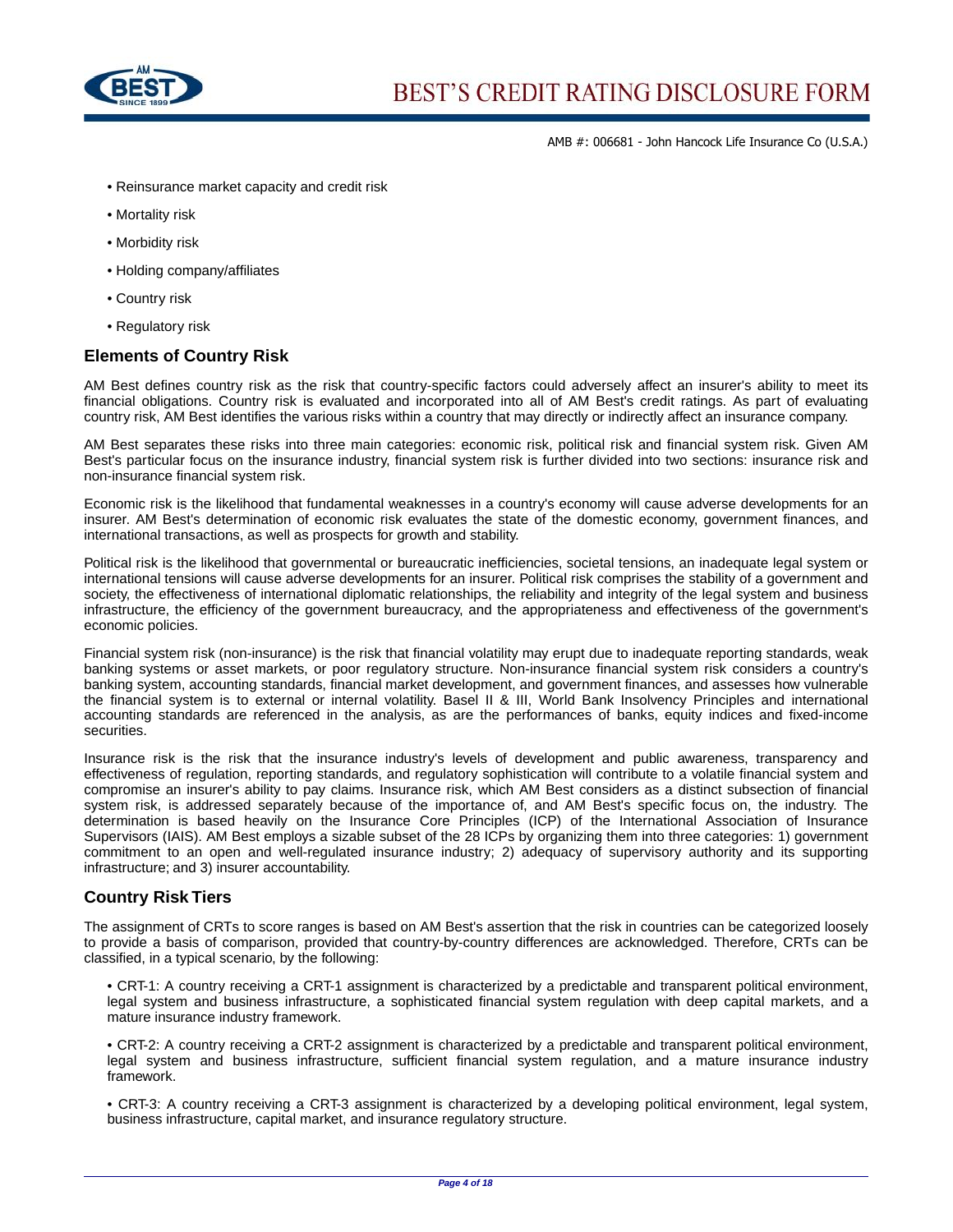

• CRT-4: A country receiving a CRT-4 assignment is characterized by a relatively unpredictable and nontransparent political, legal and business environment with an underdeveloped capital market, and a partially to fully inadequate insurance regulatory structure.

• CRT-5: A country receiving a CRT-5 assignment is characterized by an unpredictable and opaque political, legal and business environment with weak rule of law, lower human development and social instability, a limited, illiquid or nonexistent capital market, and a nascent insurance industry.

In short, as country risk increases (as measured by a higher Country Risk Tier), the distribution of ratings generally migrates down the rating scale. This same relationship effectively applies to any significant category of risk an insurer faces, i.e., higher risk exposure places pressures upon financial stability.

## 4. The Potential Limitations of the Credit Rating as required by Paragraph (a)(1)(ii)(D) of Rule 17g-7

Please refer to the **Guide to Best's Credit Ratings** for the following:

- **•** [1\(a\). Usage of Ratings and Limitations](http://www3.ambest.com/ambv/ratingmethodology/openpdf.aspx?ubcr=1&ri=1368#Comments)
- **•** [8. Best's Rating Scales: Categories and Symbols](http://www3.ambest.com/ambv/ratingmethodology/openpdf.aspx?ubcr=1&ri=1368#Scales)

5. Information on the Uncertainty of the Credit Rating as required by Paragraph (a)(1)(ii)(E) of Rule 17g-7

Please refer to the **Guide to Best's Credit Ratings** for the following:

**•** [2\(b\)ii. Quality of Information](http://www3.ambest.com/ambv/ratingmethodology/openpdf.aspx?ubcr=1&ri=1368#Quality)

6. Use of Third Party Due Diligence in Taking the Credit Rating Action as required by Paragraph (a)(1)(ii)(F) of Rule 17g-7

AM Best Company did not use due diligence services of a third party in taking the Rating Action. This disclosure only applies to Rating Actions associated with asset-backed securities as defined by section 3(a)(79) of the Securities Exchange Act of 1934, as amended.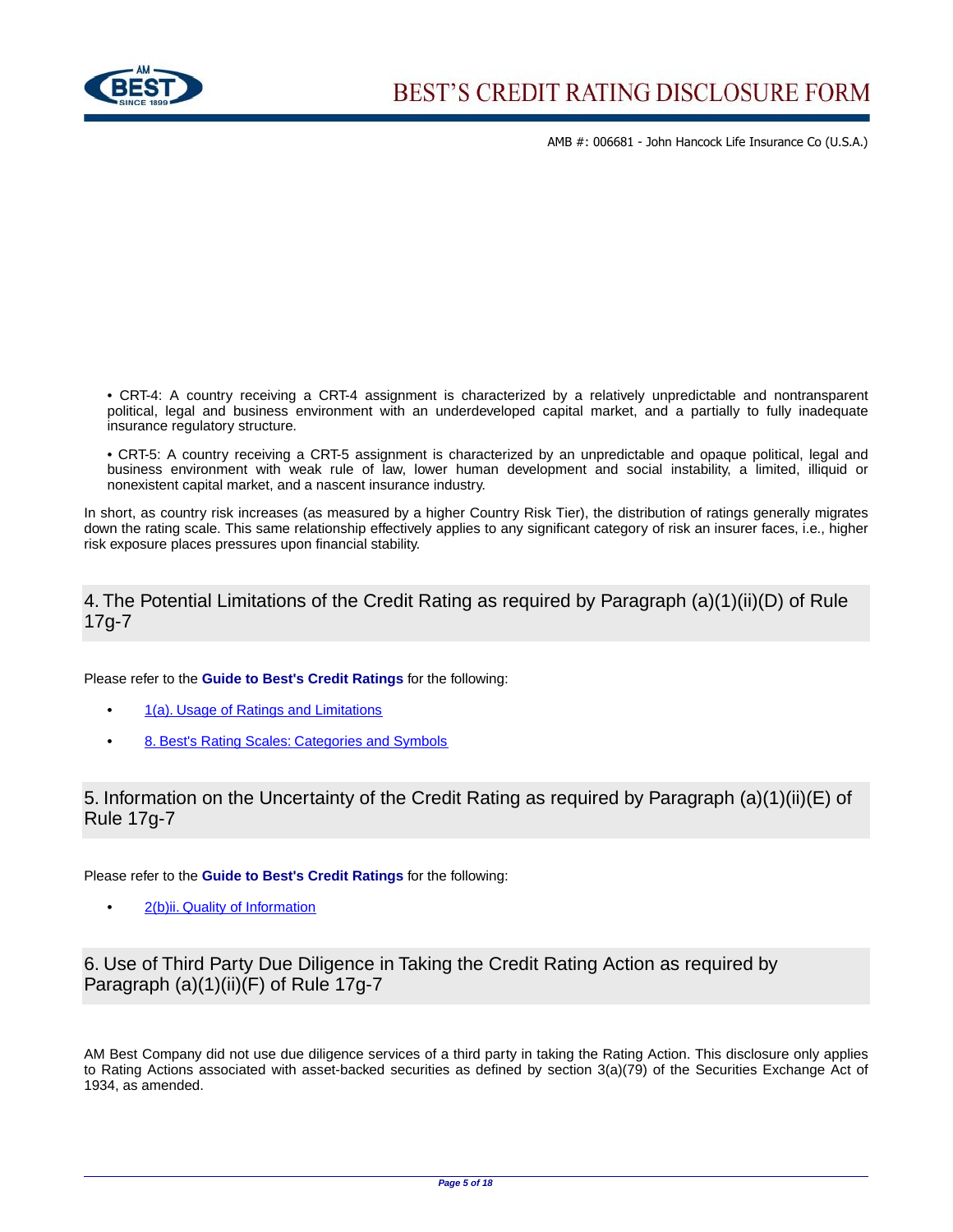

7. How Servicer or Remittance Reports were used, and with what Frequency, to Conduct Surveillance of the Credit Rating as required by Paragraph (a)(1)(ii)(G) of Rule 17g-7

### **How Servicer / Remittance reports were used:**

Not Applicable

### **Frequency of surveillance:**

Not Applicable

8. A Description of the Types of Data about the Obligor, Issuer, Security, or Money Market Instrument that were Relied Upon for the Purpose of Determining the Credit Rating as required by Paragraph (a)(1)(ii)(H)(i) of Rule 17g-7

Please refer to the **Guide to Best's Credit Ratings** for the following:

- **•** [2\(b\). Compile Information](http://www3.ambest.com/ambv/ratingmethodology/openpdf.aspx?ubcr=1&ri=1368#Compile)
- **•** [2\(b\)i. Material Sources of Information](http://www3.ambest.com/ambv/ratingmethodology/openpdf.aspx?ubcr=1&ri=1368#Sources)

9. An Overall Assessment of the Quality of Information Available and Considered in Determining the Credit Rating as required by Paragraph (a)(1)(ii)(I) of Rule 17g-7

Please refer to the **Guide to Best's Credit Ratings** for the following:

- **•** [2\(b\)i. Material Sources of Information](http://www3.ambest.com/ambv/ratingmethodology/openpdf.aspx?ubcr=1&ri=1368#Sources)
- **•** [2\(b\)ii. Quality of Information](http://www3.ambest.com/ambv/ratingmethodology/openpdf.aspx?ubcr=1&ri=1368#Quality)

## 10. Information Relating to Conflicts of Interest as required by Paragraph (a)(1)(ii)(J) of Rule 17g-7

1) AM Best Company has been paid to determine the Credit Rating by the obligor being rated or the issue, underwriter, depositor, or sponsor of the security or money market instrument being rated.

| <b>Rating Opinion Characteristics</b> |               |
|---------------------------------------|---------------|
| Solicited                             | Participating |

2) AM Best Company was also paid for services by the company other than determining Credit Ratings during the most recently ended fiscal year.

Please refer to the **Guide to Best's Credit Ratings** for the following:

**•** [1\(d\). Not an Investment Advisor or Consultant](http://www3.ambest.com/ambv/ratingmethodology/openpdf.aspx?ubcr=1&ri=1368#Investment)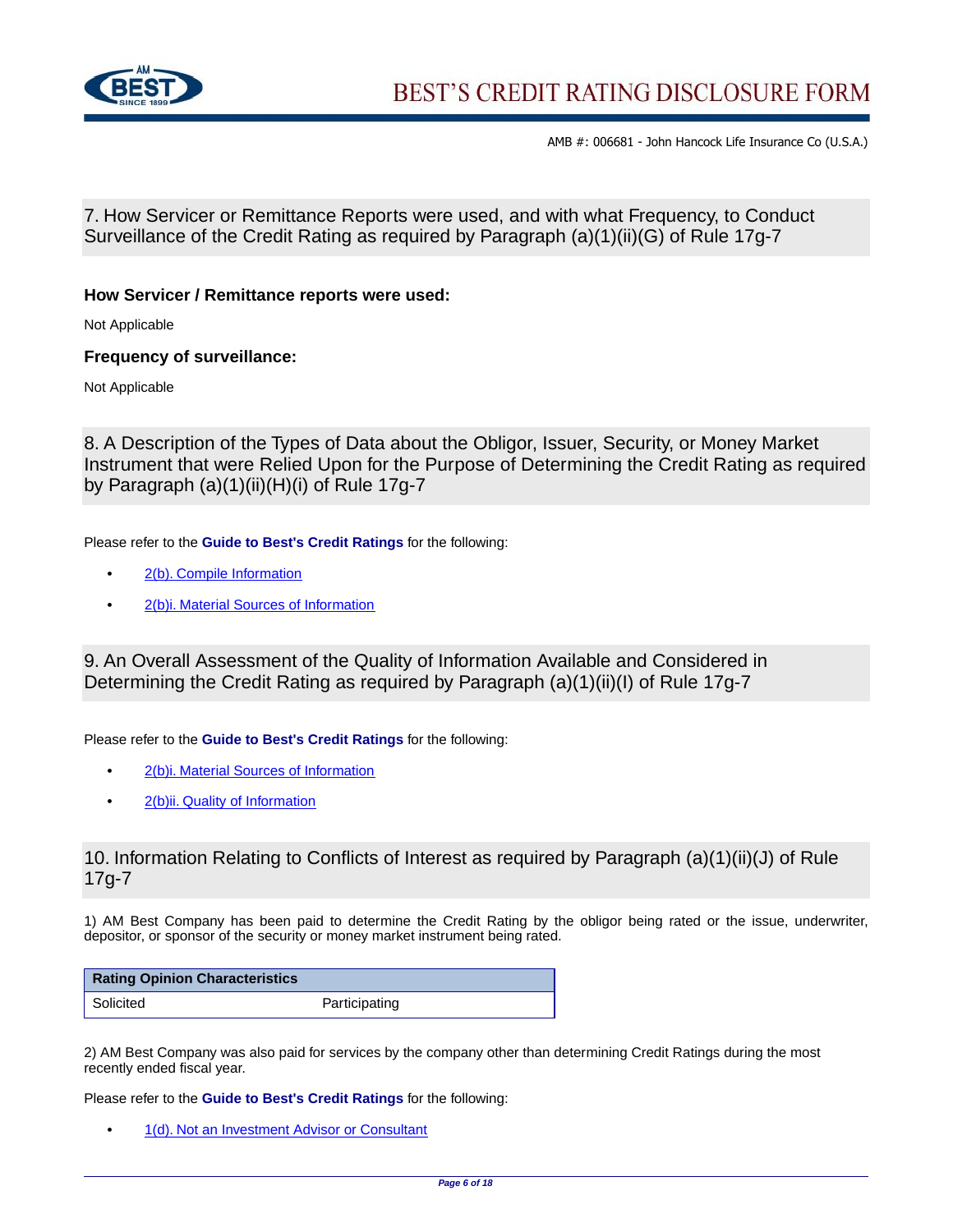

11. An Explanation or Measure of the Potential Volatility of the Credit Rating as required by Paragraph (a)(1)(ii)(K) of Rule 17g-7

## **Factors and Magnitude - Change Rating:**

A negative rating action may occur due to a significant decline in operating performance. Potential rating impact:Minor

A negative rating action could occur if a significant and sustained decline in risk-adjusted capitalization occurs. Potential rating impact:Minor

NOTE: Only a rating committee can make a rating decision and the above referenced factors would be taken into consideration, along with all available relevant information in determining a Rating Action. However, the magnitude of a potential change in the rating that could reasonably occur as a result of the impact of the factors listed above are characterized by the following summary chart:

| <b>Rating Change</b><br>Characterization | <b>Number of ICR Notches</b><br>(Up or Down) |
|------------------------------------------|----------------------------------------------|
| Minor                                    | $0 - 1$                                      |
| Moderate                                 | $2 - 3$                                      |
| Severe                                   | > 3                                          |

12. The Information on the Content of the Information of the Credit Rating as required by Paragraph (a)(1)(ii)(L) of Rule 17g-7

## **(1) Rating History and Performance**

**•** [Financial Strength / Issuer Credit Rating History](http://ratings.ambest.com/CompanyProfile.aspx?AltSrc=135&ambnum=6681#hist)

## **(2) Expected Probability of Default and Expected Loss**

The Commission states that it does not expect NRSROs to alter the meanings of their Credit Ratings or rating procedures and methodologies to conform to this disclosure requirement. Rather, the Commission expects NRSROs to provide "information" to the extent it is consistent with their procedures and methodologies for determining Credit Ratings, on the expected probability of default and expected loss in the event of default. According to the Commission, this information could consist of, for example, historical default and loss statistics, respectively, for the class or subclass of the Credit Rating.

AM Best's Credit Ratings generally are intended to indicate the relative degree of credit risk of an obligor or debt instrument rather than reflect a measure of a specific default probability or loss expectation. AM Best is providing the historical default statistics or derivatives of such default statistics to comply with Rule 17g-7(a)(ii)(L)(2). AM Best does not produce any loss statistics related to any classes of Credit Ratings so it has no information about expected loss given default. Furthermore, expected losses given default is not consistent with AM Best's procedures and methodologies for determining Credit Ratings.

### **INSURANCE COMPANY DEFAULT RATES (FSR)**

| <b>FSR</b> | 1 - Year | 3 - Year | <b>10 - Year</b> |
|------------|----------|----------|------------------|
| $A++$      | $0.00\%$ | $0.00\%$ | $0.00\%$         |
| A+         | 0.04%    | 0.17%    | 0.51%            |
|            | 0.04%    | 0.27%    | 1.80%            |
| А-         | 0.15%    | 0.73%    | 2.80%            |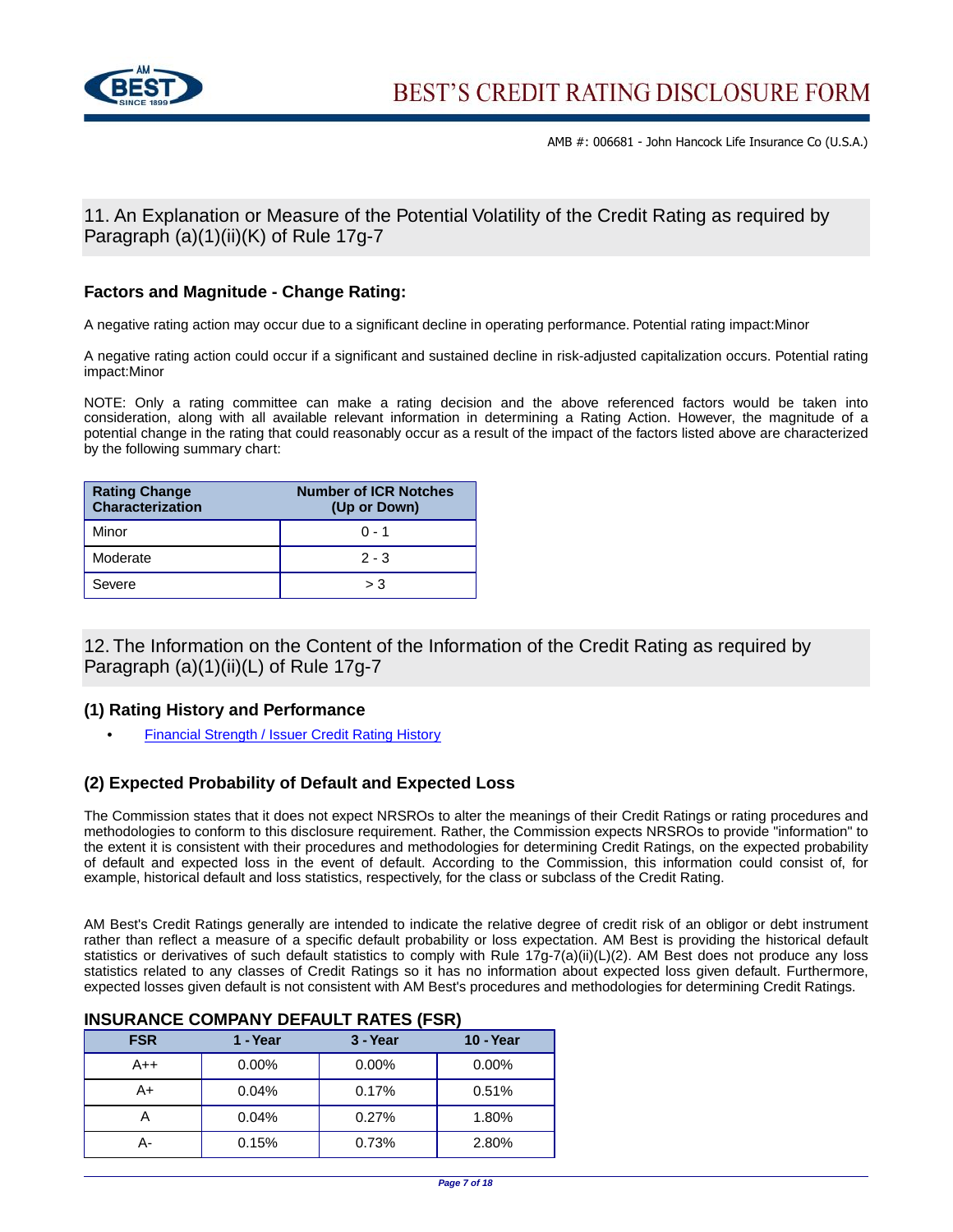

| <b>FSR</b> | 1 - Year | 3 - Year | <b>10 - Year</b> |
|------------|----------|----------|------------------|
| $B++$      | 0.34%    | 1.45%    | 4.29%            |
| B+         | 0.75%    | 2.16%    | 6.31%            |
| B          | 1.51%    | 4.39%    | 8.81%            |
| В-         | 3.45%    | 6.90%    | 12.07%           |
| $C++$      | 3.97%    | 6.96%    | 11.20%           |
| $C+$       | 3.51%    | 7.28%    | 11.64%           |
| C          | 3.37%    | 7.37%    | 15.50%           |
| $C -$      | 11.94%   | 13.95%   | 17.39%           |
| ח          | 17.35%   | 22.16%   | 29.41%           |

Note: Data from 1992 to 2018

**1. Impairments as a Proxy for Defaults.** Upon the public placement of a company, via public court order or other international equivalent, into conservation, rehabilitation and/or insolvent liquidation it is designated by AM Best as a Financially Impaired Company (FIC). Supervisory actions undertaken by Insurance Department regulators without court order are not considered impairments for purposes of compiling Securities and Exchange Commission (SEC) Exhibit 1 statistics unless clear direction is given by the regulator to delay or limit policy or contract payments.

There are a number of regulatory oversight actions that may be taken with respect to troubled insurers in which court orders are not sought, such as required company action plans, various forms and levels of supervision, and licensure actions. Companies may be subject to these insurance department orders and actions on multiple occasions, particularly in certain jurisdictions, and while these regulatory actions suggest concern and impose constraints, they are not necessarily indicative of an insurer's inability to meet its ongoing policy and contract obligations.

Additionally, companies that enter voluntary dissolution and are not under financial duress at that time are not counted as financially impaired.

**2. Construction of Default Rates of Insurance Carriers (FSR).** This table was constructed by directly observing the default rates of insurance operating companies rated on the traditional Financial Strength Rating (FSR) scale.

**3. Rating a Measure of Relative Credit Risk.** AM Best's Credit Ratings generally are intended to indicate the relative degree of credit risk of an obligor or debt instrument rather than reflect a measure of specific default probability.

**4. Data Consistent With Submission to the Securities and Exchange Commission.** The data used to calculate default rates in this table is consistent with the data used to calculate the 1-year, 3-year and 10-year default rates for insurers as required by the SEC in Exhibit 1 of Form NRSRO. Unlike the single cohort method of analysis used in the submission to the Commission, however, the calculations in this table reflect the use of the average cohort approach in order to capture the effect of the various economic cycles experienced by insurance carriers since 1992 when the current 13-point FSR scale (A++ to D) was adopted by AM Best.

**5. Data Does Not Necessarily Reflect Default Expectations.** The data in this table does not necessarily reflect our default rate expectations. For example, the fact that we show no default rate for the 1-year "A++" category does not mean that we expect no defaults for this rating. It only means that we have not yet observed any historical defaults over a 1-year period for companies rated "A++".

**6. Data Changes Periodically.** AM Best may periodically change the data in the table if warranted. The reasons for the revisions may be as follows: If AM Best 1) adds more rating cohorts which significantly changes the calculated default rates, 2) changes its criteria for recognizing insurance company defaults, or 3) incorporates new defaults or adjusts existing default data.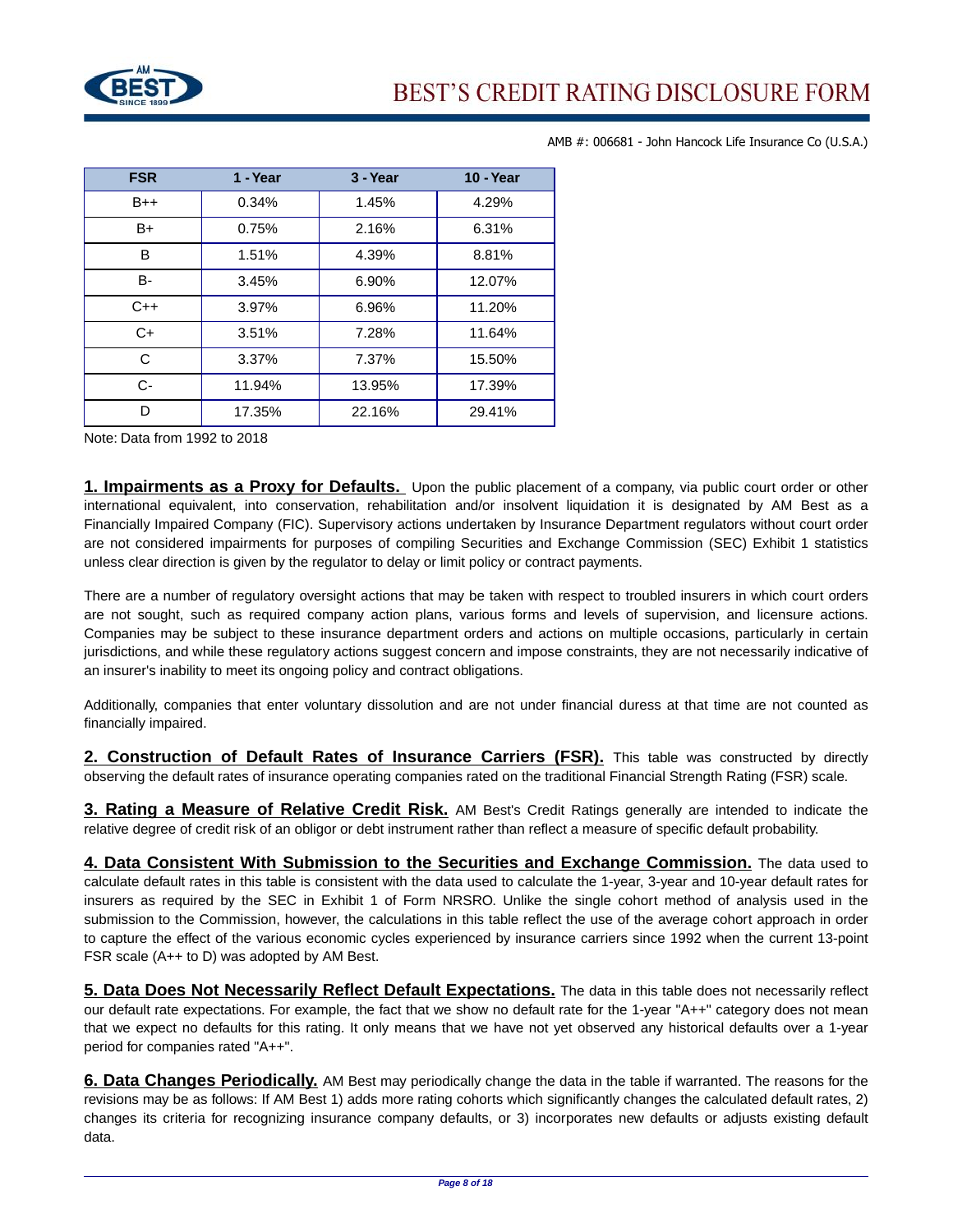

| <b>ICRs</b> | 1 - Year | 3 - Year | <b>10 - Year</b> |  |  |
|-------------|----------|----------|------------------|--|--|
| aaa         | 0.00%    | 0.00%    | 0.00%            |  |  |
| aa+         | 0.00%    | 0.00%    | 0.00%            |  |  |
| aa          | 0.04%    | 0.17%    | 0.51%            |  |  |
| aa-         | 0.04%    | 0.17%    | 0.51%            |  |  |
| $a+$        | 0.04%    | 0.27%    | 1.80%            |  |  |
| a           | 0.04%    | 0.27%    | 1.80%            |  |  |
| a-          | 0.15%    | 0.73%    | 2.80%            |  |  |
| bbb+        | 0.34%    | 1.45%    | 4.29%            |  |  |
| bbb         | 0.34%    | 1.45%    | 4.29%            |  |  |
| bbb-        | 0.75%    | 2.16%    | 6.31%            |  |  |
| bb+         | 1.51%    | 4.39%    | 8.81%            |  |  |
| bb          | 1.51%    | 4.39%    | 8.81%            |  |  |
| bb-         | 3.45%    | 6.90%    | 12.07%           |  |  |
| b+          | 3.97%    | 6.96%    | 11.20%           |  |  |
| b           | 3.97%    | 6.96%    | 11.20%           |  |  |
| b-          | 3.51%    | 7.28%    | 11.64%           |  |  |
| $ccc +$     | 3.37%    | 7.37%    | 15.50%           |  |  |
| CCC         | 3.37%    | 7.37%    | 15.50%           |  |  |
| ccc-        | 11.94%   | 13.95%   | 17.39%           |  |  |
| cc          | 11.94%   | 13.95%   | 17.39%           |  |  |
| C           | 17.35%   | 22.16%   | 29.41%           |  |  |

## **INSURANCE COMPANY DEFAULT RATES (ICR)**

Note: Default rates based on FSR to ICR Translation.

See Best's Credit Rating Methodology, ICR/FSR Rating Translation Table (Exhibit D.1)

**1. Impairments as a Proxy for Defaults.** Upon the public placement of a company, via public court order or other international equivalent, into conservation, rehabilitation and/or insolvent liquidation it is designated by AM Best as a Financially Impaired Company (FIC). Supervisory actions undertaken by Insurance Department regulators without court order are not considered impairments for purposes of compiling Securities and Exchange Commission (SEC) Exhibit 1 statistics unless clear direction is given by the regulator to delay or limit policy or contract payments.

There are a number of regulatory oversight actions that may be taken with respect to troubled insurers in which court orders are not sought, such as required company action plans, various forms and levels of supervision, and licensure actions. Companies may be subject to these insurance department orders and actions on multiple occasions, particularly in certain jurisdictions, and while these regulatory actions suggest concern and impose constraints, they are not necessarily indicative of an insurer's inability to meet its ongoing policy and contract obligations.

Additionally, companies that enter voluntary dissolution and are not under financial duress at that time are not counted as financially impaired.

**2. Construction of Default Rates of Insurance Carriers(ICR).** This table was not constructed by directly observing the default rates of insurance operating companies rated on the 21-point Issuer Credit Rating (ICR) scale because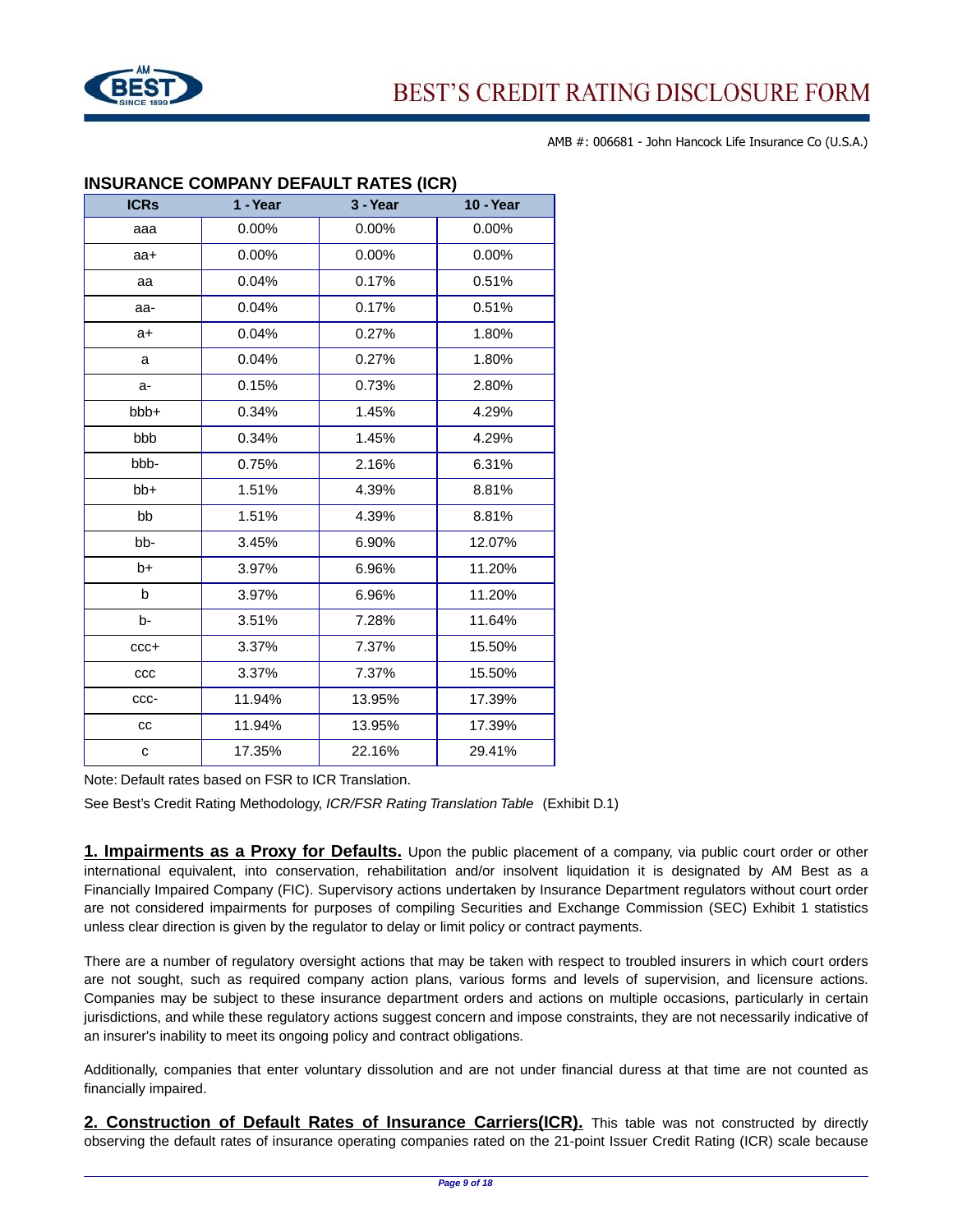

default data associated with ICRs is sparse. It was constructed by converting each operating company Financial Strength Rating (FSR) to an equivalent ICR based on AM Best's FSR/ICR translation table.

**3. Rating a Measure of Relative Credit Risk.** AM Best's Credit Ratings generally are intended to indicate the relative degree of credit risk of an obligor or debt instrument rather than reflect a measure of specific default probability.

**4. Data Does Not Necessarily Reflect Default Expectations.** The data in this table does not necessarily reflect our default rate expectations. For example, the fact that we show no default rate for the 1-year "aaa" category does not mean that we expect no defaults for this rating. It only means that we have not yet observed any historical defaults over a 1-year period for companies with an equivalent "aaa" rating.

**5. Data Changes Periodically.** AM Best may periodically change the data in the table if warranted. The reasons for the revisions may be as follows: If AM Best 1) adds more rating cohorts which significantly changes the calculated default rates, 2) changes its criteria for recognizing insurance company defaults, or 3) incorporates new defaults or adjusts existing default data.

| <b>ICRs</b> | 1 - Year | 3 - Year | <b>10 - Year</b> |
|-------------|----------|----------|------------------|
| aaa         | 0.00%    | 0.00%    | 0.00%            |
| aa+         | 0.00%    | 0.00%    | $0.00\%$         |
| aa          | $0.00\%$ | $0.00\%$ | $0.00\%$         |
| aa-         | 0.00%    | 0.00%    | 0.00%            |
| a+          | 0.02%    | 0.08%    | 0.26%            |
| a           | 0.04%    | 0.17%    | 0.51%            |
| a-          | 0.04%    | 0.17%    | 0.51%            |
| bbb+        | 0.04%    | 0.27%    | 1.80%            |
| bbb         | 0.04%    | 0.27%    | 1.80%            |
| bbb-        | 0.15%    | 0.73%    | 2.80%            |
| bb+         | 0.34%    | 1.45%    | 4.29%            |
| bb          | 0.34%    | 1.45%    | 4.29%            |
| bb-         | 0.75%    | 2.16%    | 6.31%            |
| b+          | 1.13%    | 3.27%    | 7.56%            |
| b           | 1.51%    | 4.39%    | 8.81%            |
| b-          | 1.51%    | 4.39%    | 8.81%            |
| $ccc+$      | 3.45%    | 6.90%    | 12.07%           |
| ccc         | 3.71%    | 6.93%    | 11.64%           |
| CCC-        | 3.97%    | 6.96%    | 11.20%           |
| cc          | 3.97%    | 6.96%    | 11.20%           |
| C           | 3.51%    | 7.28%    | 11.64%           |

#### **CORPORATE DEFAULT RATES**

Note: Default rates based on notching applied to insurance ICRs.

See Best's Credit Rating Methodology, Typical Notching Difference Between Operating Company ICR and Holding Company ICR (Part IV, Exhibit B.1)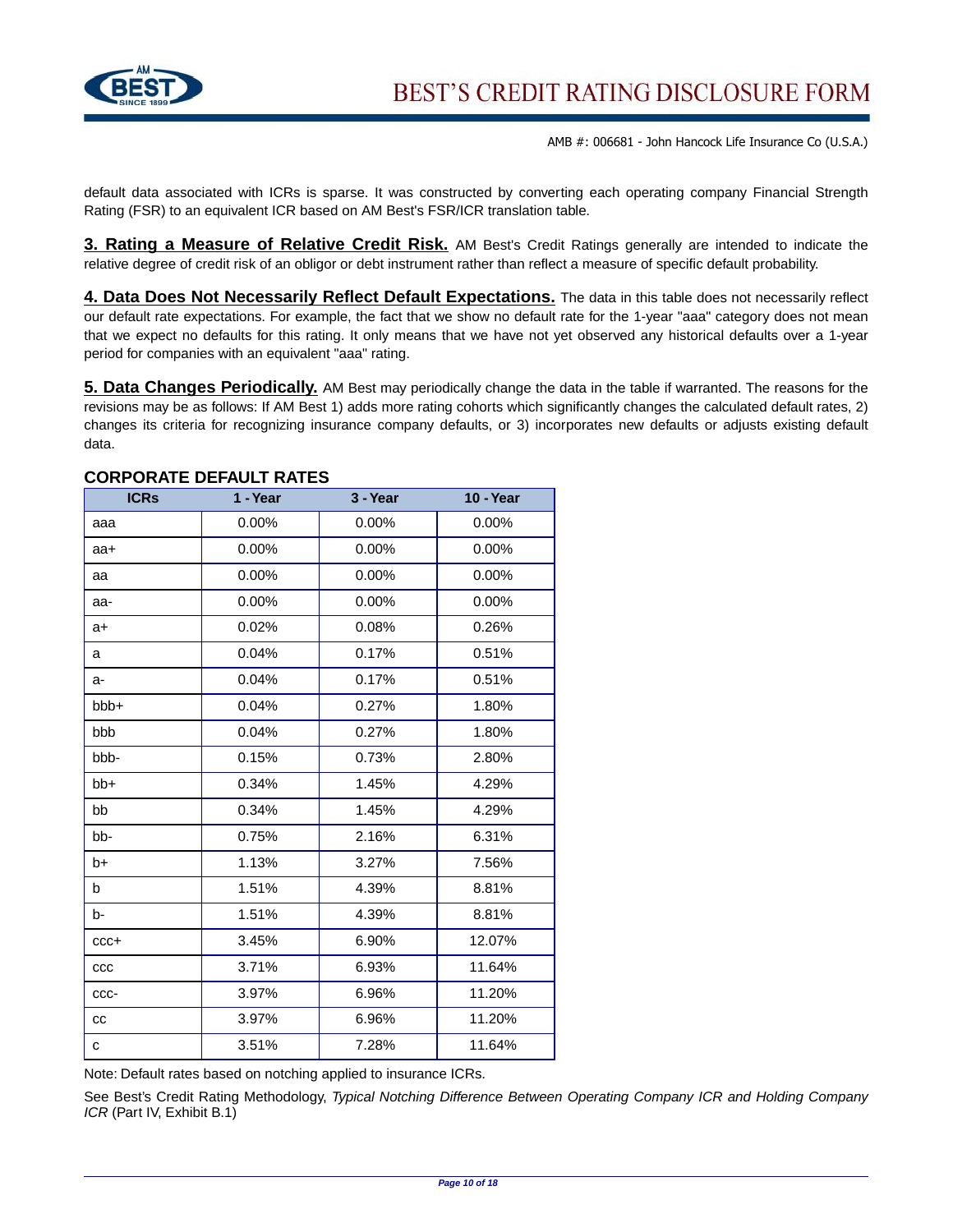

**1. Impairments as a Proxy for Defaults.** Upon the public placement of a company, via public court order or other international equivalent, into conservation, rehabilitation and/or insolvent liquidation it is designated by AM Best as a Financially Impaired Company (FIC). Supervisory actions undertaken by Insurance Department regulators without court order are not considered impairments for purposes of compiling Securities and Exchange Commission (SEC) Exhibit 1 statistics unless clear direction is given by the regulator to delay or limit policy or contract payments.

There are a number of regulatory oversight actions that may be taken with respect to troubled insurers in which court orders are not sought, such as required company action plans, various forms and levels of supervision, and licensure actions. Companies may be subject to these insurance department orders and actions on multiple occasions, particularly in certain jurisdictions, and while these regulatory actions suggest concern and impose constraints, they are not necessarily indicative of an insurer's inability to meet its ongoing policy and contract obligations.

Additionally, companies that enter voluntary dissolution and are not under financial duress at that time are not counted as financially impaired.

**2. Construction of Default Rates of Corporates.** This table was not constructed by directly observing the default rates of corporate ratings on the 21-point Issuer Credit Rating (ICR) scale because default data associated with corporate ICRs is sparse. Rather, this table was constructed by a) converting each default rate associated with each Financial Strength Rating (FSR) to its equivalent operating company ICR based on AM Best's FSR/ICR translation table, and then, b) converting the operating company ICR to an equivalent corporate rating based on a notching algorithm set forth in the criteria, Insurance Holding Company and Debt Ratings, to reflect the legal separation of insurance holding companies from operating insurers as well as the normal subordination of insurance holding company creditors to operating company policyholders.

**3. Ratings a Measure of Relative Credit Risk.** AM Best's Credit Ratings generally are intended to indicate the relative degree of credit risk of an obligor or debt instrument rather than reflect a measure of specific default probability.

**4. Data Does Not Necessarily Reflect Default Expectations.** The data in this table does not necessarily reflect our default rate expectations. For example, the fact that we show no default rate for the 1-year "aaa" category does not mean that we expect no defaults for this rating. It only means that we have not yet observed any historical defaults over a 1-year period for corporate obligations with an equivalent "aaa" rating.

**5. Data Changes Periodically.** AM Best may periodically change the data in the table if warranted. The reasons for the revisions may be as follows: If AM Best 1) adds more rating cohorts which significantly changes the calculated default rates, 2) changes its criteria for recognizing insurance company defaults, or 3) incorporates new defaults or adjusts existing default data.

| <b>ICRs</b> | 1 - Year | 3 - Year | 10 - Year |
|-------------|----------|----------|-----------|
| aaa         | 0.03%    | 0.11%    | 0.42%     |
| aa+         | 0.08%    | 0.14%    | 0.58%     |
| aa          | 0.11%    | 0.17%    | 0.69%     |
| aa-         | 0.14%    | 0.28%    | 0.88%     |
| a+          | 0.16%    | 0.33%    | 1.09%     |
| a           | 0.20%    | 0.41%    | 1.31%     |
| a-          | 0.22%    | 0.62%    | 2.24%     |
| bbb+        | 0.28%    | 0.96%    | 3.45%     |
| bbb         | 0.35%    | 1.26%    | 4.50%     |
| bbb-        | 0.45%    | 1.56%    | 5.48%     |
| bb+         | 0.84%    | 2.90%    | 10.00%    |

## **ASSET-BACKED SECURITIES DEFAULT RATES (All Subclasses)**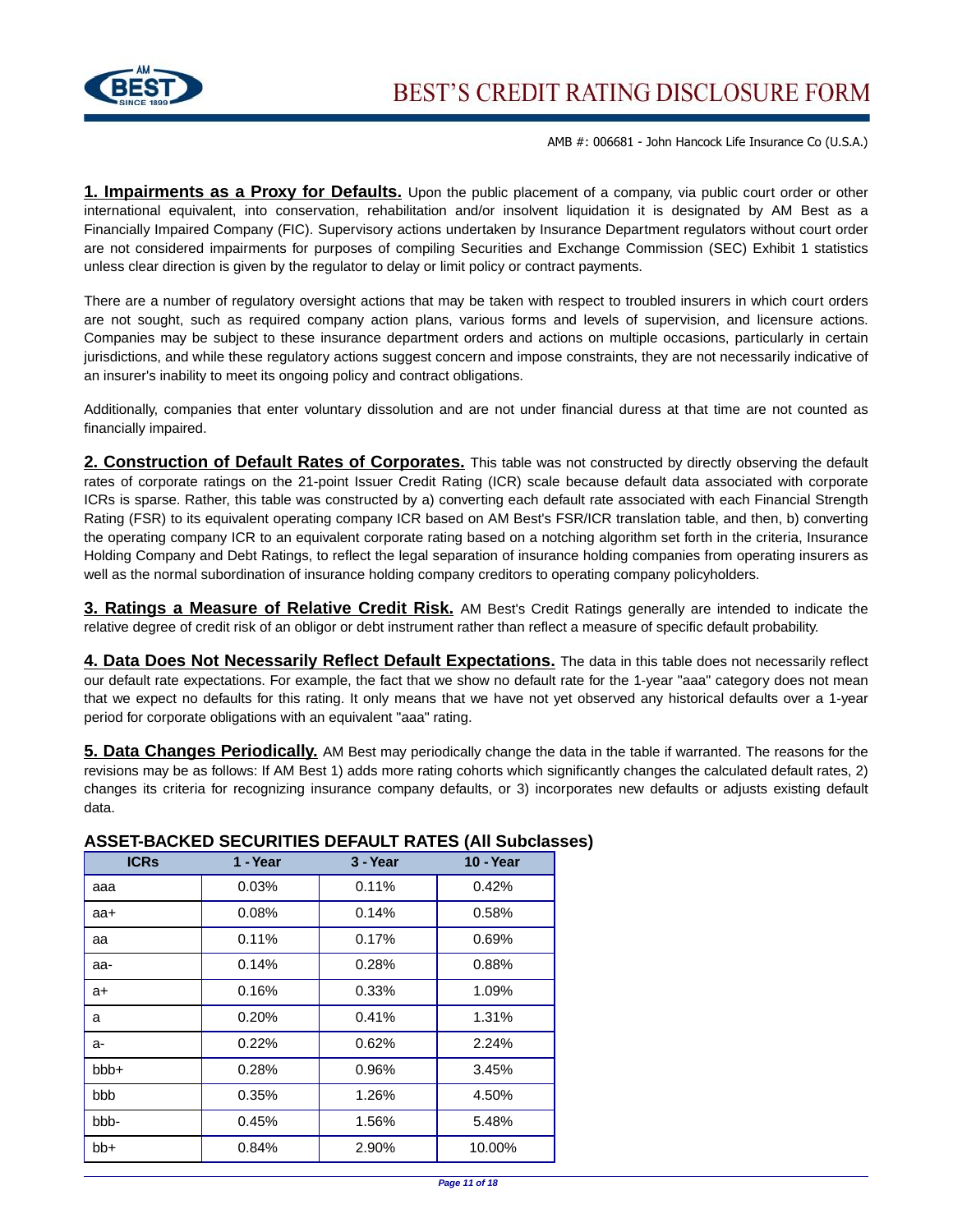

| <b>ICRs</b> | 1 - Year | 3 - Year | <b>10 - Year</b> |
|-------------|----------|----------|------------------|
| bb          | 1.23%    | 4.68%    | 15.65%           |
| bb-         | 1.56%    | 6.02%    | 19.50%           |
| $b+$        | 3.28%    | 9.73%    | 31.11%           |
| b           | 3.73%    | 10.80%   | 33.58%           |
| b-          | 4.77%    | 13.08%   | 38.23%           |
| $CCC +$     | 6.74%    | 17.66%   | 47.84%           |
| CCC         | 10.33%   | 20.41%   | 49.46%           |
| CCC-        | 13.85%   | 23.11%   | 51.07%           |
| CC          | 19.53%   | 28.87%   | 57.44%           |
| c           | 23.30%   | 31.74%   | 59.04%           |

Source: Best's Insurance-Linked Securities & Structures Methodology

Best's Idealized Issue Default Matrix (Exhibit E.2)

**1. Asset-Backed Securities Default.** AM Best designates an asset-backed security as being in default if the issuer of the security failed to timely pay principal or interest due according to the terms of the security.

**2. Construction of Default Rates of Asset-Backed Securities.** This table was not constructed by directly observing the default rates of asset-backed securities. The default rates of the ratings in this category are equivalent to the default rates in Best's Idealized Issue Default Matrix. This matrix reflects AM Best's long-term view of defaults of asset-backed securities and structured finance transactions. This view was formed by considering the defaults associated with operating insurance companies rated by AM Best, the notching process employed to derive the ratings associated with holding company debt obligations, and the need to make distinctions between rating categories.

**3. Ratings a Measure of Relative Credit Risk.** AM Best's Credit Ratings generally are intended to indicate the relative degree of credit risk of and obligor or debt instrument rather than reflect a measure of specific default probability.

**4. Data Changes Periodically.** The data in the table will change if AM Best modifies Best's Idealized Issue Default Matrix. This matrix is published in Best's Insurance-Linked Securities & Structures Methodology and may be revised based on more recent insurance company default data.

For ratings issued in or endorsed into the European Union, historic default rates published by ESMA are available at: <https://cerep.esma.europa.eu/cerep-web/statistics/defaults.xhtml>

13. Information on the Sensitivity of the Credit Rating to Assumptions as required by Paragraph (a)(1)(ii)(M) of Rule 17g-7

| <b>Topic</b>                     | $(1)$ Key Assumption Detail                                                                                                                                                                                                                                                                                                                                                                      | $(2)$ Potential Impact on the Rating                                                                                                                                                                                                                                                                                                                 |
|----------------------------------|--------------------------------------------------------------------------------------------------------------------------------------------------------------------------------------------------------------------------------------------------------------------------------------------------------------------------------------------------------------------------------------------------|------------------------------------------------------------------------------------------------------------------------------------------------------------------------------------------------------------------------------------------------------------------------------------------------------------------------------------------------------|
| Data Accuracy and<br>Reliability | While public information is considered as part of<br>the rating process, AMB relies primarily on<br>audited financial statements, third party actuarial<br>reports, documents and assertions provided by<br>management. The assumption is that the<br>financial information provided is reliable and<br>credible, although AMB does not undertake to<br>verify the accuracy of this information. | A material misstatement of financial<br>performance or capital position, whether through<br>negligence or fraud, could negatively affect a<br>company's rating. For example, inflated asset<br>valuations or a faulty actuarial opinion of reserve<br>adequacy could result in an incorrect<br>assessment of the financial strength of a<br>company. |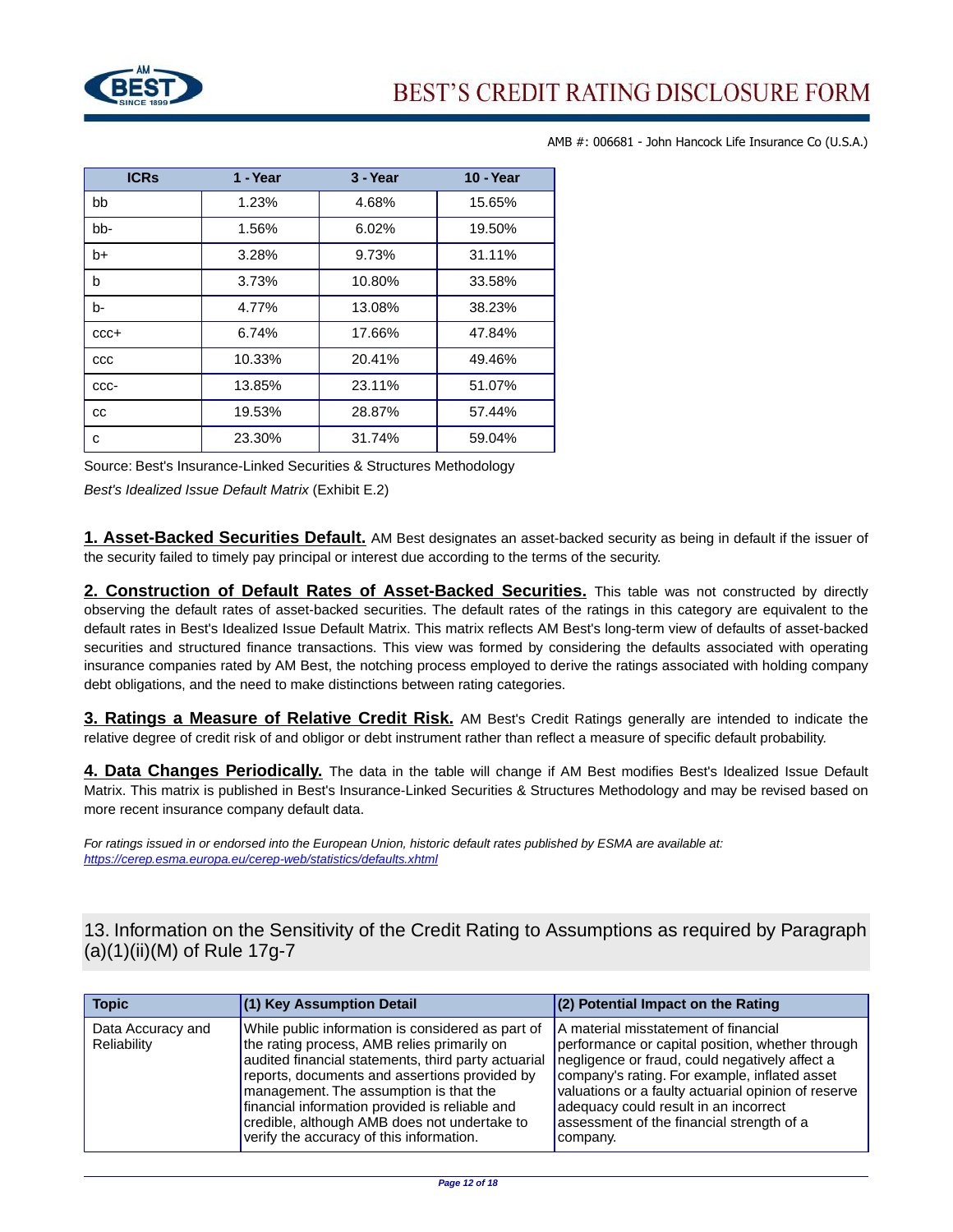

| <b>Topic</b>              | (1) Key Assumption Detail                                                                                                                                                                                                                                                            | (2) Potential Impact on the Rating                                                                                                                                                                                                                                                                                                                                                                                                                                                                                                                                         |
|---------------------------|--------------------------------------------------------------------------------------------------------------------------------------------------------------------------------------------------------------------------------------------------------------------------------------|----------------------------------------------------------------------------------------------------------------------------------------------------------------------------------------------------------------------------------------------------------------------------------------------------------------------------------------------------------------------------------------------------------------------------------------------------------------------------------------------------------------------------------------------------------------------------|
| Interest rates            | Assumption is for normalized yield curve with no<br>$+/-$ changes of 300 basis points in a 12 month<br>period.                                                                                                                                                                       | Deviation could result in rating changes<br>especially for companies with large interest<br>sensitive blocks of business. Spike in interest<br>rates may cause significant disintermediation<br>and large unrealized losses on fixed income<br>portfolio. However, surrender charges on<br>liabilities and intent to hold assets to maturity<br>are mitigating factors. Prolonged low interest<br>rates impact spreads and hedging costs and<br>potentially impact Credit Ratings.                                                                                         |
| Investment<br>Impairments | Investment impairments at or below the<br>historical average.                                                                                                                                                                                                                        | Significant downgrades in credit quality of fixed<br>income portfolios, realized losses through<br>impairments of invested assets increases<br>required capital and reduces net income and<br>capital/surplus. Rating Action may occur.                                                                                                                                                                                                                                                                                                                                    |
| <b>Equity markets</b>     | Assumes reversion to mean historical returns.                                                                                                                                                                                                                                        | Significant declines in global equity markets of ><br>30% would result in greater net amount at risk<br>and need to set up additional reserves for equity<br>linked products. Also results in lower product<br>fees and risk adjusted capitalization which could<br>negatively impact the rating.                                                                                                                                                                                                                                                                          |
| <b>Mortality Risk</b>     | No significant mortality event is assumed and<br>assumptions about mortality are consistent with<br>a normalized death rate (i.e. non pandemic<br>scenario, no significant extension of life through<br>scientific breakthrough). Assumes no significant<br>level of anti-selection. | <b>BCAR Stress test undertaken. Mortality</b><br>experience significantly exceeds priced for<br>expectations resulting in higher than expected<br>claim payments. For life segments, a significant<br>portion of gross profits is derived from a<br>mortality margin. Significant mortality event may<br>have secondary economic impacts as well.<br>Deviation could result in rating change for<br>companies with large biometric exposure.<br>Significant improvement in mortality would have<br>a negative impact on pension and other<br>longevity linked liabilities. |

## 14. Information on the Representations, Warranties, and Enforcement Mechanisms as required by Paragraph (a)(1)(ii)(N) of Rule 17g-7

The representations, warranties, and enforcement mechanisms available to investors which were disclosed in the prospectus, private placement memorandum, or other offering documents for the asset-backed security and that relate to an asset pool underlying the asset-backed security. This disclosure only applies to Rating Actions associated with asset-backed securities as defined by section 3(a)(79) of the Securities Exchange Act of 1934, as amended. Furthermore, the disclosure applies to assetbacked securities that were initially rated on or after September 26, 2011.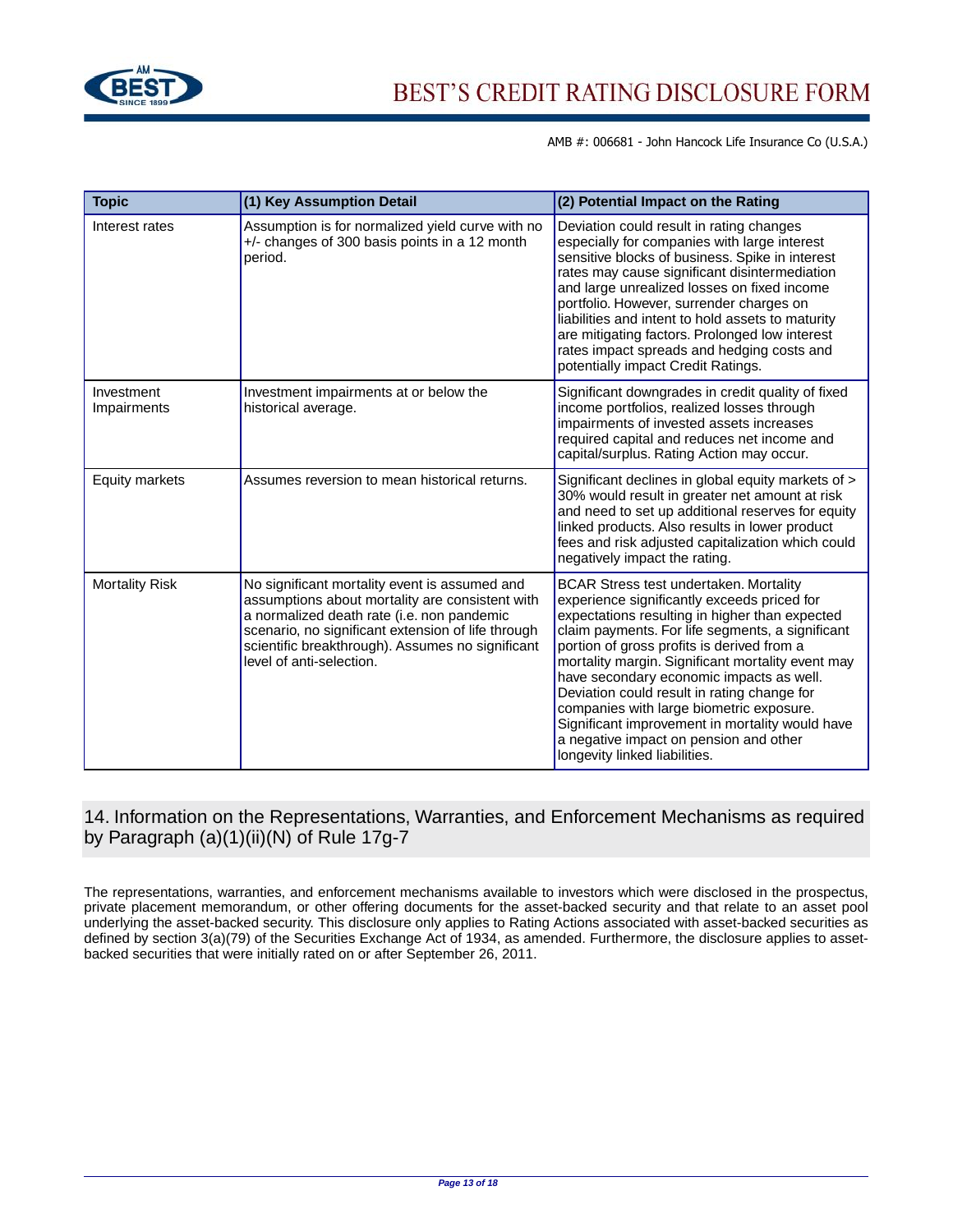

15. Attestation as required by Paragraph (a)(1)(iii) of Rule 17g-7

## **Attestation**

Attached is a signed statement by a person within AM Best that has responsibility for the Rating Action and, to the best knowledge of the person: (A) No part of the Credit Rating was influenced by any other business activities; (B) The Credit Rating was based solely upon the merits of the obligor, security, or money market instrument being rated; and (C) The Credit Rating was an independent evaluation of the credit risk of the obligor, security, or money market instrument.

As the person responsible for this Rating Action, which was determined through the rating committee process, to the best of my knowledge:

• No part of the Credit Rating was influenced by any other business activities;

• The Credit Rating was based solely upon the merits of the obligor, security, or money market instrument being rated; and

• The Credit Rating was an independent evaluation of the credit risk of the obligor, security, or money market instrument.

Note: Best's Credit Ratings are a product/service of AM Best Rating Services, Inc. and not of any particular individual group or committee within AM Best.

Name, Title: **/s/ Thomas Rosendale**, SDIR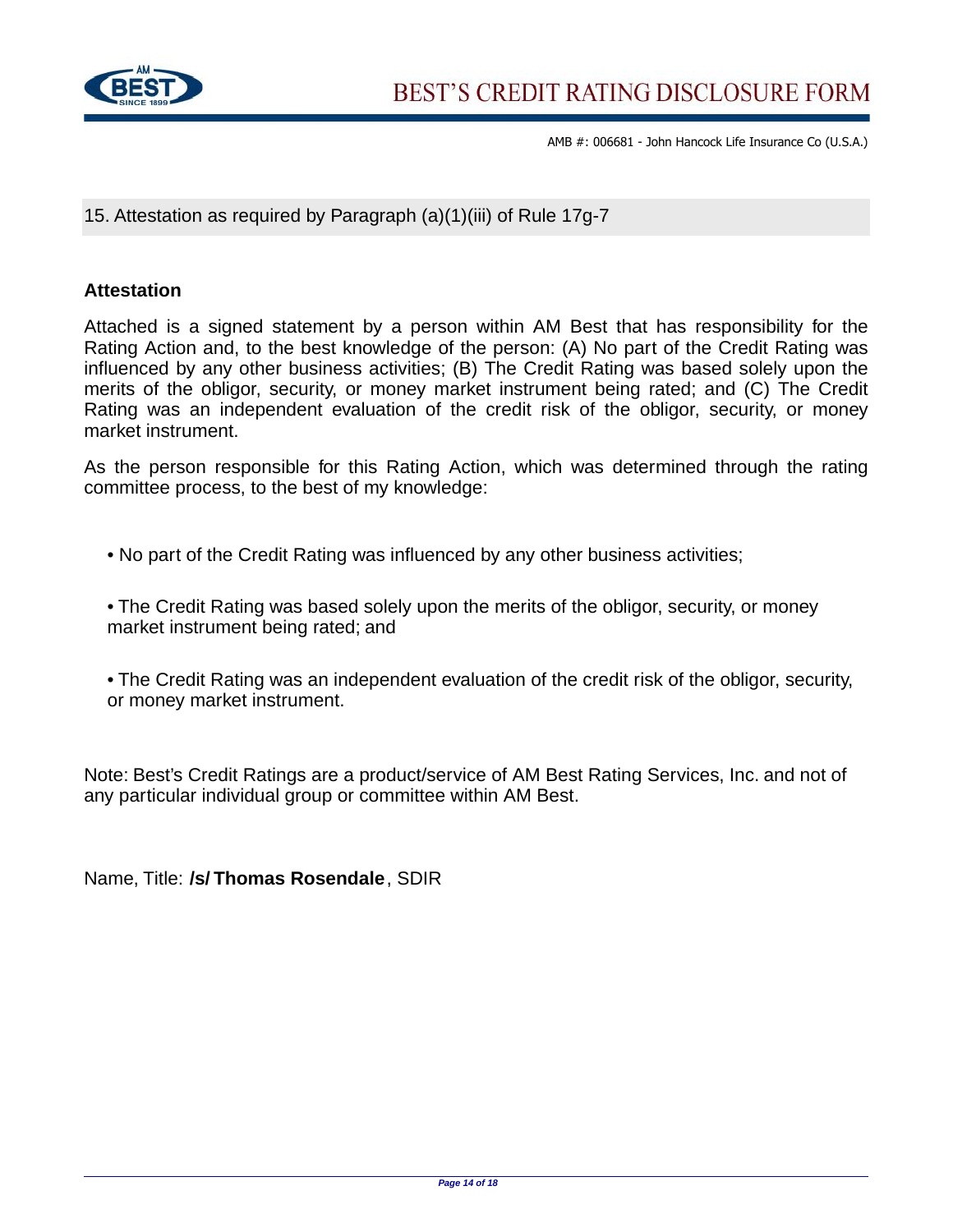

## 16. Additional Regulatory Disclosures

### **Key Elements Underlying the Rating**

The Rating Rationale is based on the consolidated financials of the Rating Unit 067452 Manufacturers Life Ins Co of which 006681 John Hancock Life Ins Co (USA) is a member.

#### **Rating Rationale**

| <b>Balance Sheet Strength: Very Strong</b>                                                                                                                                                                      |
|-----------------------------------------------------------------------------------------------------------------------------------------------------------------------------------------------------------------|
| Manulife's Life Insurance Capital Adequacy Test (LICAT) remains above industry peers and its Best's Capital<br>Adequacy Ratio (BCAR) is assessed at the strong level.                                           |
| Assets are actively managed with a focus on economic capital, which provides the company an ability to maintain a<br>clear view of capital allocation from a regulatory, economic, and an IFRS perspective.     |
| Liquidity is considered sufficient to support liability requirements under stressed scenarios.                                                                                                                  |
| Good financial flexibility and appropriate use of reinsurance.                                                                                                                                                  |
| <b>Operating Performance: Strong</b>                                                                                                                                                                            |
| Consistent premium growth accompanied by continued growth in the wealth and asset management business.                                                                                                          |
| Proven ability to maintain profitability during times of market-, tax- and regulatory-related changes without placing<br>undue risk on policyholders. Demonstrated resilience amid global coronavirus pandemic. |
| Operating profile is considered less volatile to underwriting risk as reflected in the organization's efforts to de-risk<br>product structures to less capital-intensive products.                              |
| Significant opportunity for growth in the Asian markets, which lends itself to enhanced earnings diversification.                                                                                               |
| <b>Business Profile: Favorable</b>                                                                                                                                                                              |
| It is a leading international financial services organization providing financial advice, insurance and wealth<br>management solutions for individuals, groups and institutions.                                |
| Strong leader position in CRT-1 and CRT-2 countries (i.e., Canada and the United States) along with growth in<br>regions within Asia.                                                                           |
| Continued growth in less capital-intensive wealth management products over the past several years, providing<br>product and income diversification benefits to the organization.                                |

- **•** Broad line of products are offered through four segments: Canada, U.S., Asia, and Global Wealth & Asset Management.
- **•** Management is successfully decreasing expenses as part of its strategic plan to enhance operational performance.

#### **Enterprise Risk Management: Very Strong**

- **•** It utilizes an economic capital model as part of an organization-wide ERM program, which impacts all aspects of operations from reserving to pricing and the establishment of risk tolerances.
- **•** Effective use of dynamic hedging to mitigate risk contained in the organization's variable annuity block of business.
- **•** All relevant regulatory risks are stress tested and incorporated into an ERM program to ensure safety and stability of the organization's financial position, which provides capital flexibility to take advantage of business and investment opportunities to grow business segments.

#### **Outlook Rationale**

The stable outlooks reflect the expectation that the organization will maintain a very strong balance sheet assessment with strong operating results while continuing to expand in its core insurance markets.

## **Additional Disclosures:**

• For information on whether the credit rating is solicited or unsolicited, please see Section 10 above.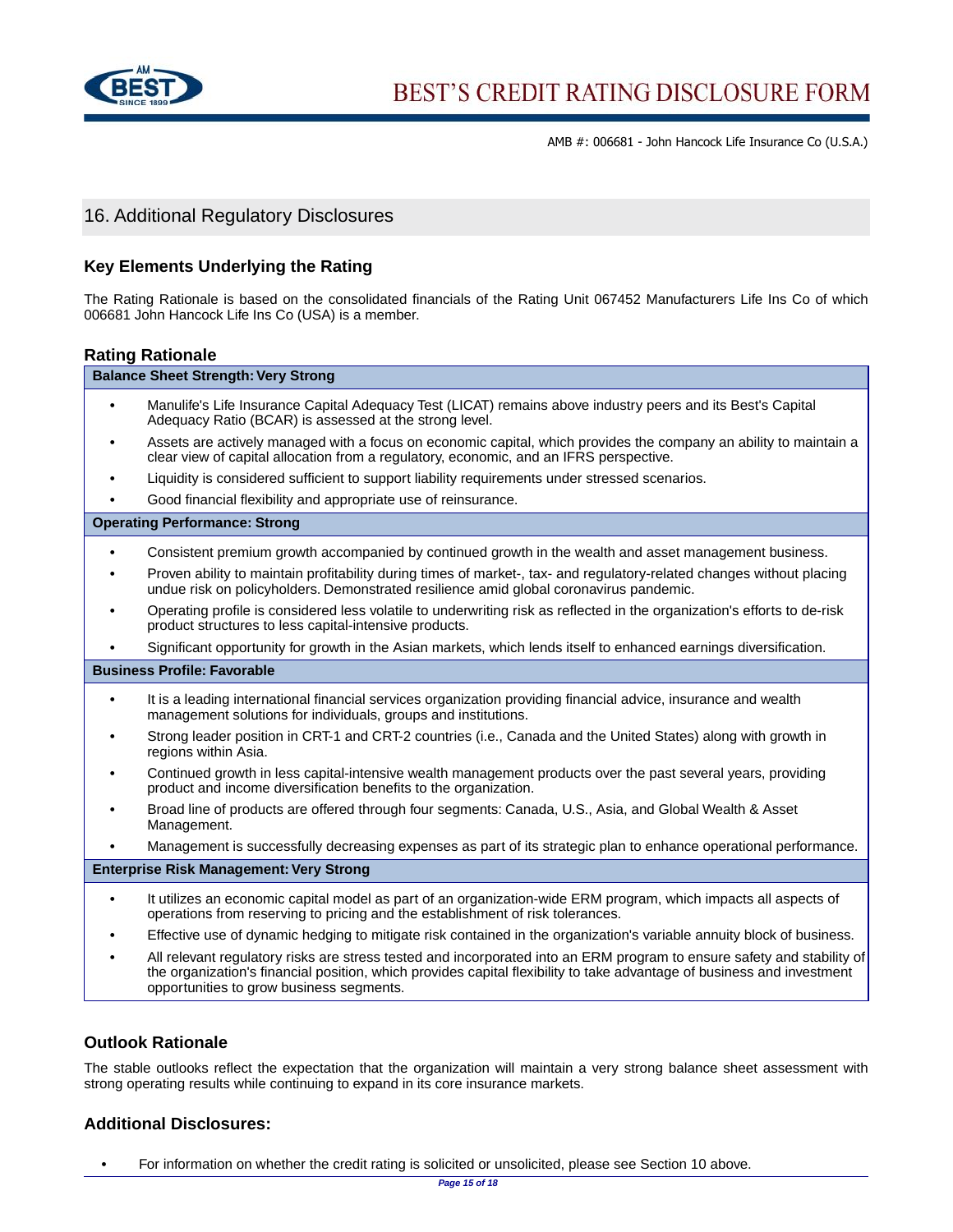

- **•** For information on the lead rating analyst and name and address of the entity responsible for the rating, please see the "Best's Credit Rating Analyst" box at the beginning of this form.
- **•** For information on the person primarily responsible for approving the credit rating, please see Section 15 above.
- **•** For information on the substantially material sources of information for this rating action, please see Section 8 above.
- **•** For more information on the methodology used to develop this rating action, please see Section 2 above.
- **•** The below listed model was used to determine this rating. For a description of the model, see the link to the associated criteria in Section 2.
	- **•** US and Canadian Life/Health Best's Capital Adequacy Ratio (BCAR) Model
- **•** For information on actions or events that could lead to an upgrade or downgrade, please see Section 11 above.
- **•** For information on the rating categories and symbols, please see the "View Definition" links in the rating boxes in Section 1 above.
- **•** For information on the definition of default, please see Section 12 above.
- For information on the sensitivity of assumptions in the rating process, please see Section 13 above.
- **•** The credit rating was disclosed to the rated entity prior to publication.

**Copyright © 2022 by A.M. Best Company, Inc. and/or its affiliates (collectively, "AM Best"). All rights reserved.** No part of this report or document may be distributed in any written, electronic, or other form or media, or stored in a database or retrieval system, without the prior written permission of AM BEST. For additional details, refer to our Terms of Use available at AM BEST's website: [www.ambest.com/terms.](www.ambest.com/terms) All information contained herein was obtained by AM BEST from sources believed by it to be accurate and reliable. Notwithstanding the foregoing, AM BEST does not make any representation or warranty, expressed or implied, as to the accuracy or completeness of the information contained herein, and all such information is provided on an "as is" and "as available" basis, without any warranties of any kind, either express or implied. Under no circumstances shall AM BEST have any liability to any person or entity for (a) any loss or damage of any kind, in whole or in part caused by, resulting from, or relating to, any error (negligent or otherwise) or other circumstance or contingency within or outside the control of AM BEST or any of its directors, officers, employees, or agents in connection with the procurement, collection, compilation, analysis, interpretation, communication, publication or delivery of any such information, or (b) any direct, indirect, special, consequential, compensatory, punitive or incidental damages whatsoever (including without limitation, personal injury, pain and suffering, emotional distress, loss of revenue, loss of present or prospective profits, loss of business or anticipated savings, or loss of goodwill) resulting from the use of, or inability to use, any such information, in each case, regardless of (i) whether AM BEST was advised in advance of the possibility of such damages, (ii) whether such damages were foreseeable, and (iii) the legal or equitable theory (contract, tort or otherwise) upon which the claim is based. The credit ratings, assessments, financial reporting analysis, projections, and other observations, if any, constituting part of the information contained herein are, and shall be construed solely as, statements of opinion and not statements of fact or recommendations to purchase, sell or hold any securities, insurance policies, contracts or any other financial obligations, nor does it address the suitability of any particular financial obligation for a specific purpose or purchaser. Credit risk is the risk that an entity may not meet its contractual, financial obligations as they come due. Credit ratings do not address any other risk, including but not limited to, liquidity risk, market value risk or price volatility of rated securities. NO WARRANTY, EXPRESS OR IMPLIED, AS TO THE ACCURACY, TIMELINESS, COMPLETENESS, MERCHANTABILITY OR FITNESS FOR ANY PARTICULAR PURPOSE OF ANY SUCH RATING OR OTHER OPINION OR INFORMATION IS GIVEN OR MADE BY AM BEST IN ANY FORM OR MANNER WHATSOEVER. Each credit rating or other opinion must be weighed solely as one factor in any investment or purchasing decision made by or on behalf of any user of the information contained herein, and each such user will, with due care, make its own study and evaluation of each security or other financial obligation, and of each issuer and guarantor of, and each provider of credit support for, each security or other financial obligation that it may consider purchasing, holding or selling. For additional details on credit ratings, credit rating scales and usage and limitations of credit ratings, refer to the Guide to Best's Credit Ratings available on the AM Best website: [http://www.ambest.com/ratings/index.html.](http://www.ambest.com/ratings/index.html)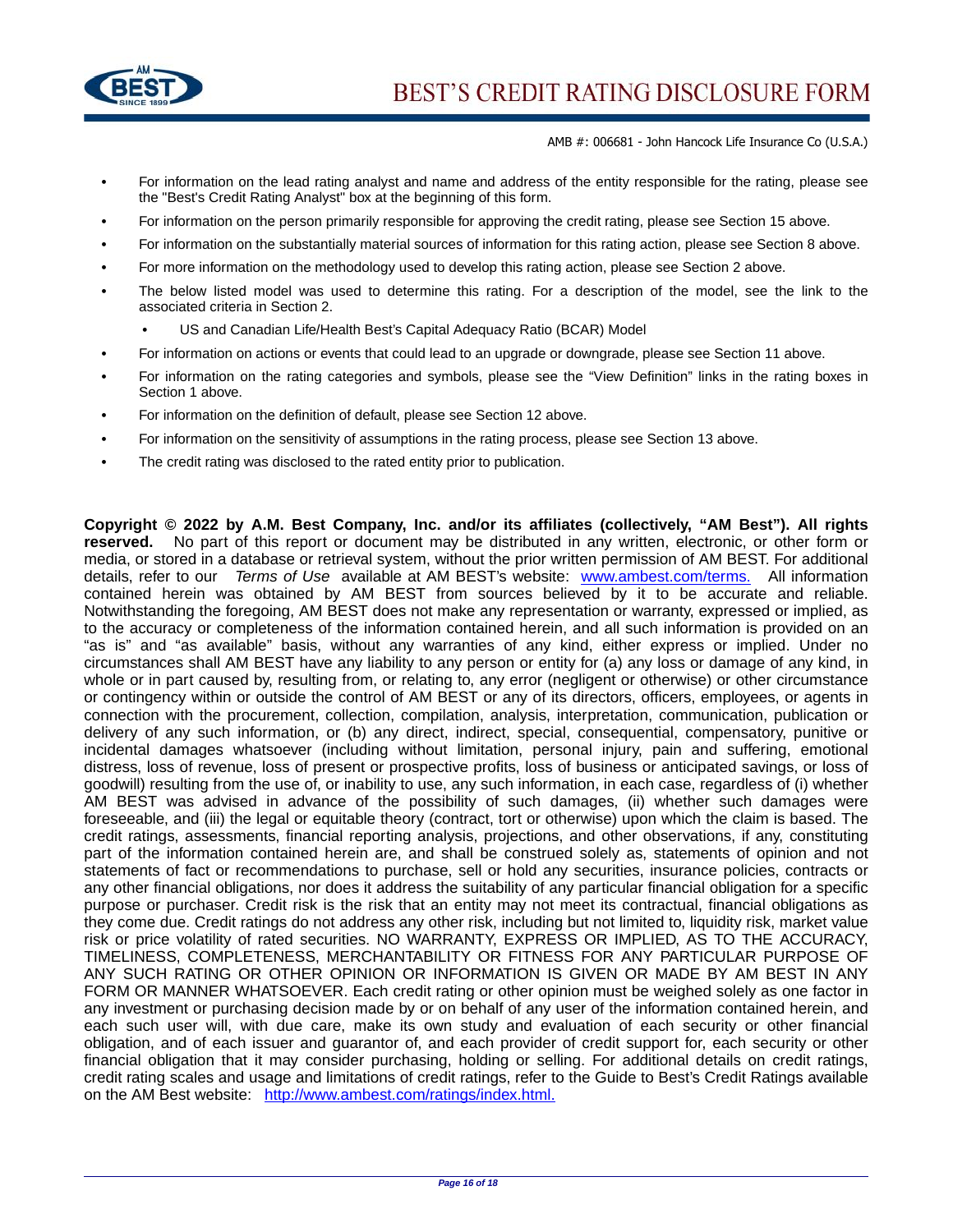

# **Appendix A**

| <b>Security Ratings</b>                                         |                |        |                         |                                       |                  |                                           |                         |                                |               |
|-----------------------------------------------------------------|----------------|--------|-------------------------|---------------------------------------|------------------|-------------------------------------------|-------------------------|--------------------------------|---------------|
| <b>Date</b><br><b>Security</b><br><b>Issued</b>                 | Amount         | Coupon | Security                | <b>Security</b><br><b>Description</b> | Best's<br>Rating | Rating<br><b>Effective</b><br><b>Date</b> | <b>Maturity</b><br>Date | Outlook/<br><b>Implication</b> | <b>Action</b> |
| John Hancock Life Insurance Company - 6601 (Guaranteed by 6681) |                |        |                         |                                       |                  |                                           |                         |                                |               |
| 06/19/2003                                                      | 24,925,000 USD | 5%     | <b>Senior Unsecured</b> | <b>Medium Term</b><br>Notes (MTNs)    | $a+$             | 07/08/2021                                | 06/15/2028              | Stable                         | Affirm        |
| 07/03/2003                                                      | 12,226,000 USD | 5%     | <b>Senior Unsecured</b> | <b>Medium Term</b><br>Notes (MTNs)    | $a+$             | 07/08/2021                                | 07/15/2028              | <b>Stable</b>                  | Affirm        |
| 07/10/2003                                                      | 7,347,000 USD  | 5%     | <b>Senior Unsecured</b> | <b>Medium Term</b><br>Notes (MTNs)    | $a+$             | 07/08/2021                                | 07/15/2028              | <b>Stable</b>                  | Affirm        |
| 08/11/2005                                                      | 85,000 USD     | 5.15%  | <b>Senior Unsecured</b> | <b>Medium Term</b><br>Notes (MTNs)    | $a+$             | 07/08/2021                                | 08/15/2030              | <b>Stable</b>                  | Affirm        |
| 08/21/2003                                                      | 5,090,000 USD  | 6%     | <b>Senior Unsecured</b> | <b>Medium Term</b><br>Notes (MTNs)    | $a+$             | 07/08/2021                                | 08/15/2023              | <b>Stable</b>                  | Affirm        |
| 08/28/2003                                                      | 4,185,000 USD  | 6%     | <b>Senior Unsecured</b> | <b>Medium Term</b><br>Notes (MTNs)    | $a+$             | 07/08/2021                                | 08/15/2023              | <b>Stable</b>                  | Affirm        |
| 09/05/2003                                                      | 2,528,000 USD  | 6%     | <b>Senior Unsecured</b> | <b>Medium Term</b><br>Notes (MTNs)    | $a+$             | 07/08/2021                                | 09/15/2023              | <b>Stable</b>                  | Affirm        |
| 09/10/2002                                                      | 1,746,000 USD  | 5%     | <b>Senior Unsecured</b> | <b>Medium Term</b><br>Notes (MTNs)    | $a+$             | 07/08/2021                                | 09/15/2022              | <b>Stable</b>                  | Affirm        |
| 09/11/2003                                                      | 7.784,000 USD  | 6%     | Senior Unsecured        | <b>Medium Term</b><br>Notes (MTNs)    | $a+$             | 07/08/2021                                | 09/15/2023              | <b>Stable</b>                  | Affirm        |
| 09/17/2002                                                      | 1,908,000 USD  | 5%     | <b>Senior Unsecured</b> | <b>Medium Term</b><br>Notes (MTNs)    | $a+$             | 07/08/2021                                | 09/15/2022              | <b>Stable</b>                  | Affirm        |
| 09/18/2003                                                      | 2,487,000 USD  | 6%     | <b>Senior Unsecured</b> | <b>Medium Term</b><br>Notes (MTNs)    | $a+$             | 07/08/2021                                | 09/15/2023              | <b>Stable</b>                  | Affirm        |
| 09/24/2002                                                      | 2,143,000 USD  | 5%     | <b>Senior Unsecured</b> | <b>Medium Term</b><br>Notes (MTNs)    | $a+$             | 07/08/2021                                | 09/15/2022              | <b>Stable</b>                  | Affirm        |
| 09/25/2003                                                      | 2,466,000 USD  | 6%     | <b>Senior Unsecured</b> | <b>Medium Term</b><br>Notes (MTNs)    | $a+$             | 07/08/2021                                | 09/15/2023              | <b>Stable</b>                  | Affirm        |
| 10/01/2002                                                      | 1,705,000 USD  | 5%     | <b>Senior Unsecured</b> | <b>Medium Term</b><br>Notes (MTNs)    | $a+$             | 07/08/2021                                | 10/15/2022              | <b>Stable</b>                  | Affirm        |
| 10/02/2003                                                      | 3,563,000 USD  | 6%     | <b>Senior Unsecured</b> | <b>Medium Term</b><br>Notes (MTNs)    | $a+$             | 07/08/2021                                | 10/15/2023              | <b>Stable</b>                  | Affirm        |
| 10/08/2002                                                      | 368,000 USD    | 5%     | <b>Senior Unsecured</b> | <b>Medium Term</b><br>Notes (MTNs)    | $a+$             | 07/08/2021                                | 10/15/2022              | <b>Stable</b>                  | Affirm        |
| 10/08/2002                                                      | 8,955,000 USD  | 6%     | <b>Senior Unsecured</b> | <b>Medium Term</b><br>Notes (MTNs)    | $a+$             | 07/08/2021                                | 10/15/2027              | <b>Stable</b>                  | Affirm        |
| 10/16/2002                                                      | 8,562,000 USD  | 6%     | <b>Senior Unsecured</b> | Medium Term<br>Notes (MTNs)           | $a+$             | 07/08/2021                                | 10/15/2027              | <b>Stable</b>                  | Affirm        |
| 10/16/2002                                                      | 973,000 USD    | 5%     | <b>Senior Unsecured</b> | <b>Medium Term</b><br>Notes (MTNs)    | $a+$             | 07/08/2021                                | 10/15/2022              | Stable                         | Affirm        |
| 10/22/2002                                                      | 567,000 USD    | 5%     | <b>Senior Unsecured</b> | Medium Term<br>Notes (MTNs)           | $a+$             | 07/08/2021                                | 10/15/2022              | <b>Stable</b>                  | Affirm        |
| 10/29/2002                                                      | 1,815,000 USD  | 6%     | <b>Senior Unsecured</b> | <b>Medium Term</b><br>Notes (MTNs)    | $a+$             | 07/08/2021                                | 10/15/2022              | <b>Stable</b>                  | Affirm        |
| 11/07/2002                                                      | 483,000 USD    | 6%     | <b>Senior Unsecured</b> | Medium Term<br>Notes (MTNs)           | $a+$             | 07/08/2021                                | 11/15/2022              | <b>Stable</b>                  | Affirm        |
| 11/15/2002                                                      | 26,488,000 USD | 6%     | <b>Senior Unsecured</b> | <b>Medium Term</b><br>Notes (MTNs)    | $a+$             | 07/08/2021                                | 11/15/2027              | Stable                         | Affirm        |